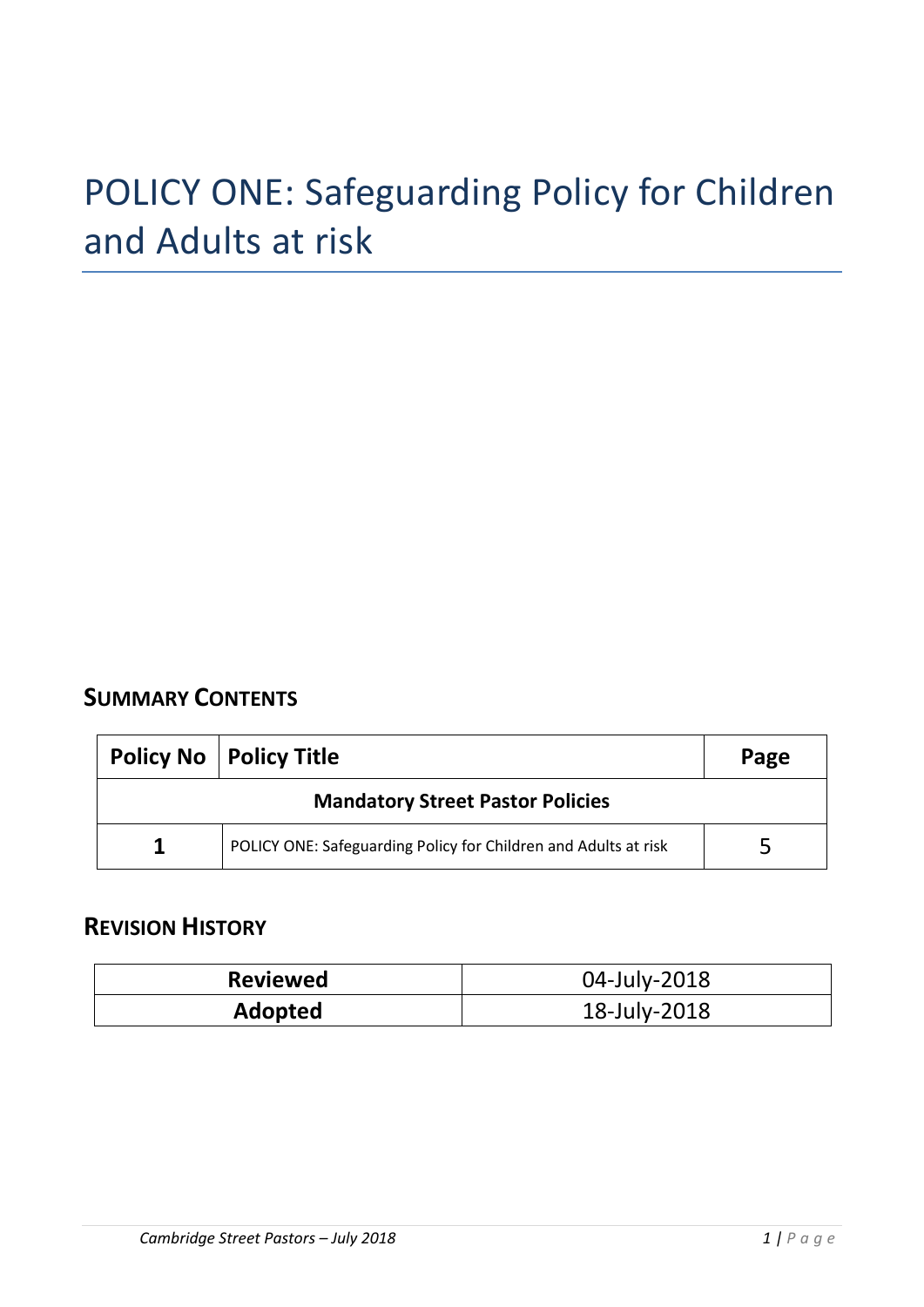# **DETAILED CONTENTS**

# **Table of Contents**

| Α. |      |                                                                                              |  |
|----|------|----------------------------------------------------------------------------------------------|--|
| В. |      |                                                                                              |  |
| C. |      |                                                                                              |  |
|    |      |                                                                                              |  |
| 1. |      |                                                                                              |  |
| 2. |      |                                                                                              |  |
|    | 2.1. |                                                                                              |  |
|    | 2.2. |                                                                                              |  |
|    | 2.3. |                                                                                              |  |
|    | 2.4. |                                                                                              |  |
|    | 2.5. |                                                                                              |  |
|    | 2.6. |                                                                                              |  |
| 3. |      |                                                                                              |  |
|    | 3.1. |                                                                                              |  |
|    | 3.2. |                                                                                              |  |
| 4. |      |                                                                                              |  |
|    | 4.1. |                                                                                              |  |
|    | 4.2. |                                                                                              |  |
|    | 4.3. |                                                                                              |  |
|    | 4.4. | Making a Referral in Cases of Suspected and/or Alleged Abuse by a Street Pastor Volunteer 12 |  |
|    | 4.5. | Managing the Volunteer against Whom the Allegation has been made  12                         |  |
|    | 4.6. |                                                                                              |  |
|    | 4.7. |                                                                                              |  |
|    | 4.8. |                                                                                              |  |
| 5. |      |                                                                                              |  |
|    | 5.1. |                                                                                              |  |
|    | 5.2. |                                                                                              |  |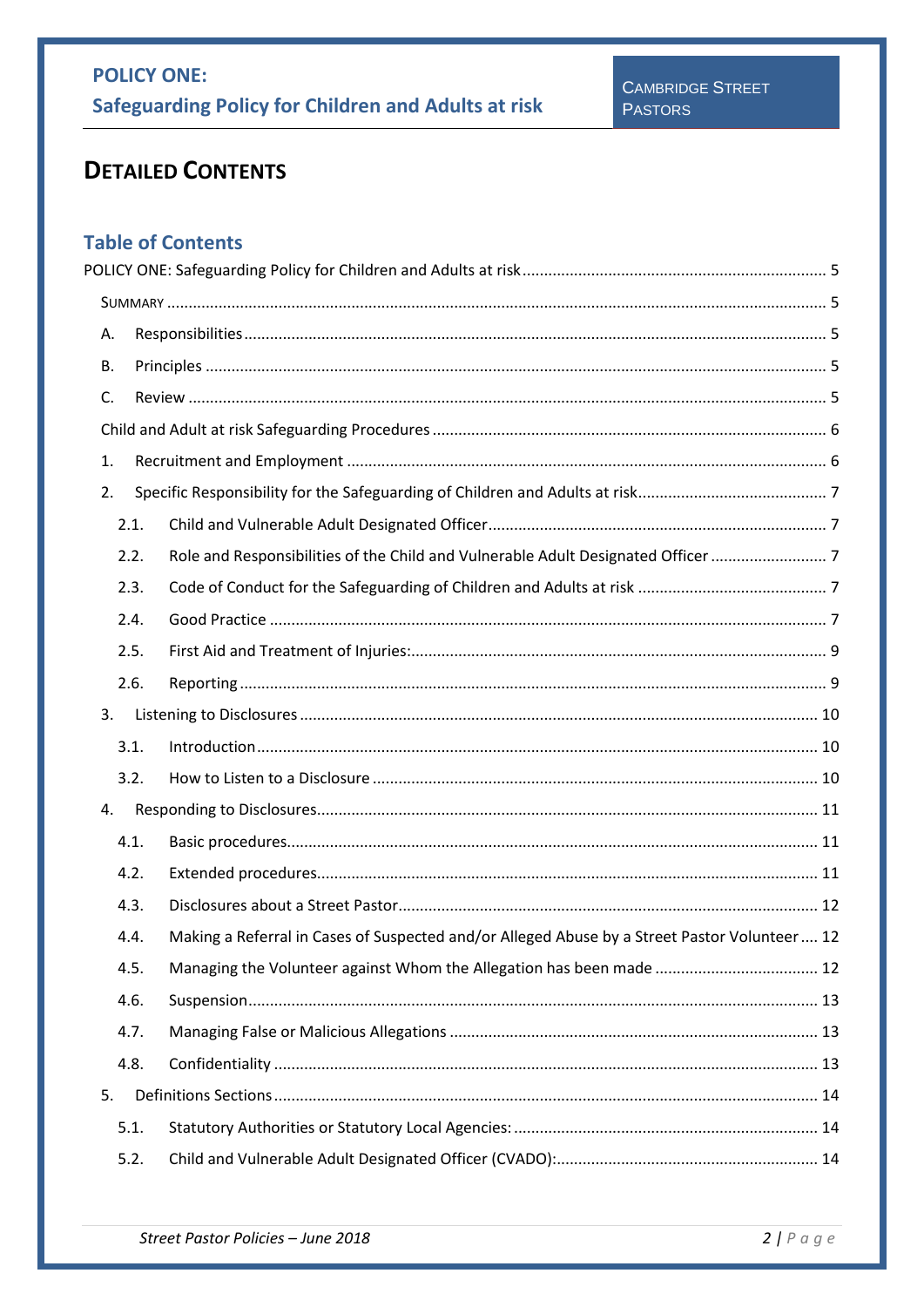# **Safeguarding Policy for Children and Adults at risk**

### CAMBRIDGE STREET **PASTORS**

|     | 5.3.    |  |
|-----|---------|--|
|     | 5.4.    |  |
| 6.  |         |  |
|     | 6.1.    |  |
|     | 6.1.1.  |  |
|     | 6.1.2.  |  |
|     | 6.1.3.  |  |
|     | 6.1.4.  |  |
|     | 6.1.5.  |  |
|     | 6.1.6.  |  |
|     | 6.1.7.  |  |
|     | 6.2.    |  |
|     | 6.2.1.  |  |
|     | 6.2.2.  |  |
|     | 6.2.3.  |  |
|     | 6.2.4.  |  |
|     | 6.2.5.  |  |
|     | 6.2.6.  |  |
|     | 6.2.7.  |  |
|     | 6.2.8.  |  |
|     | 6.2.9.  |  |
|     | 6.2.10. |  |
| 7.  |         |  |
|     | 7.1.    |  |
|     | 7.2.    |  |
|     | 7.3.    |  |
|     | 7.4.    |  |
| 8.  |         |  |
|     | 8.1.    |  |
|     | 8.2.    |  |
| 9.  |         |  |
| 10. |         |  |
| 11. |         |  |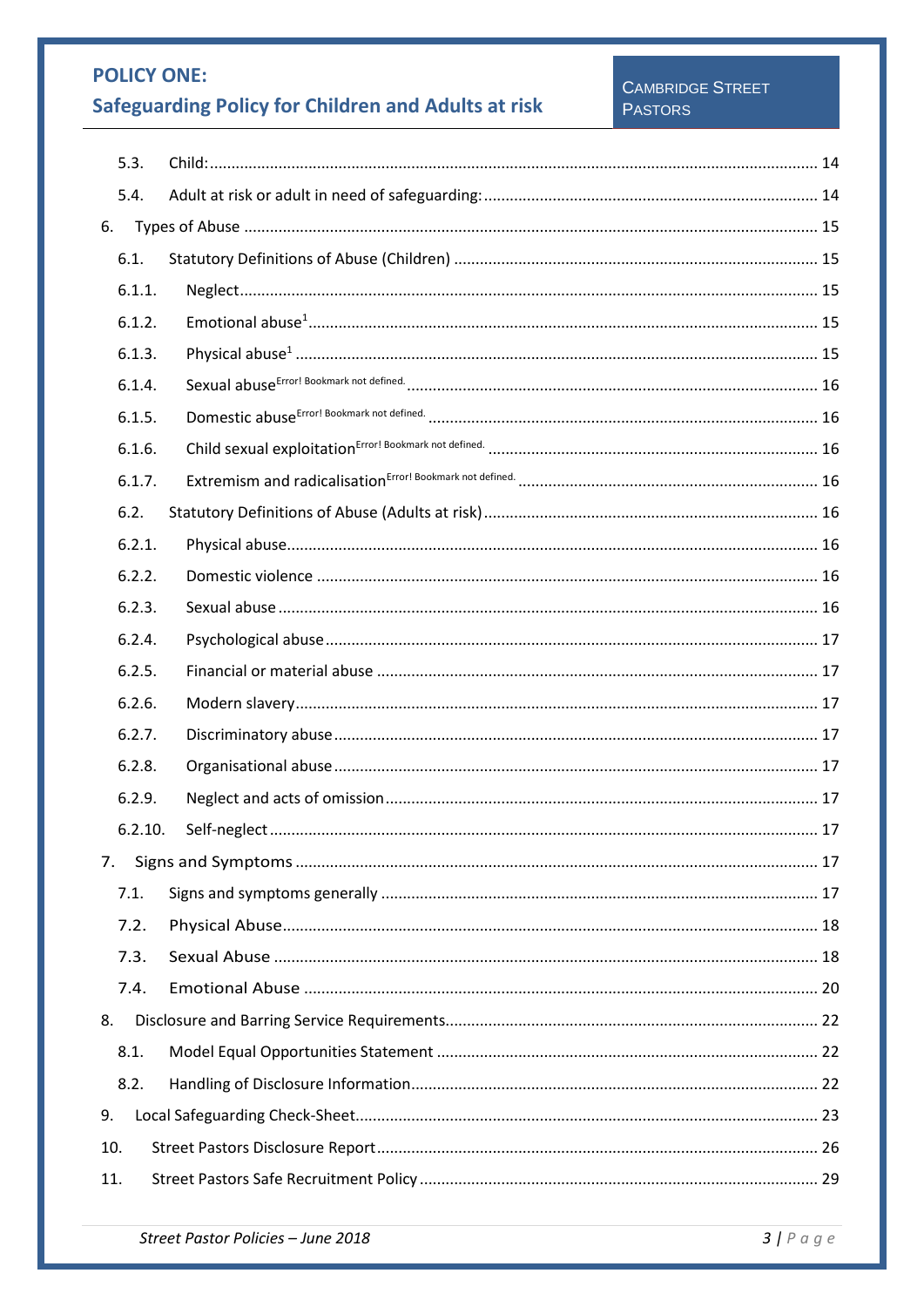| 11.1. |  |  |
|-------|--|--|
| 11.2. |  |  |
| 11.3. |  |  |
| 11.4. |  |  |
| 11.5. |  |  |
| 11.6. |  |  |
| 11.7. |  |  |
| 11.8. |  |  |
| 11.9. |  |  |
| 12.   |  |  |
| 13.   |  |  |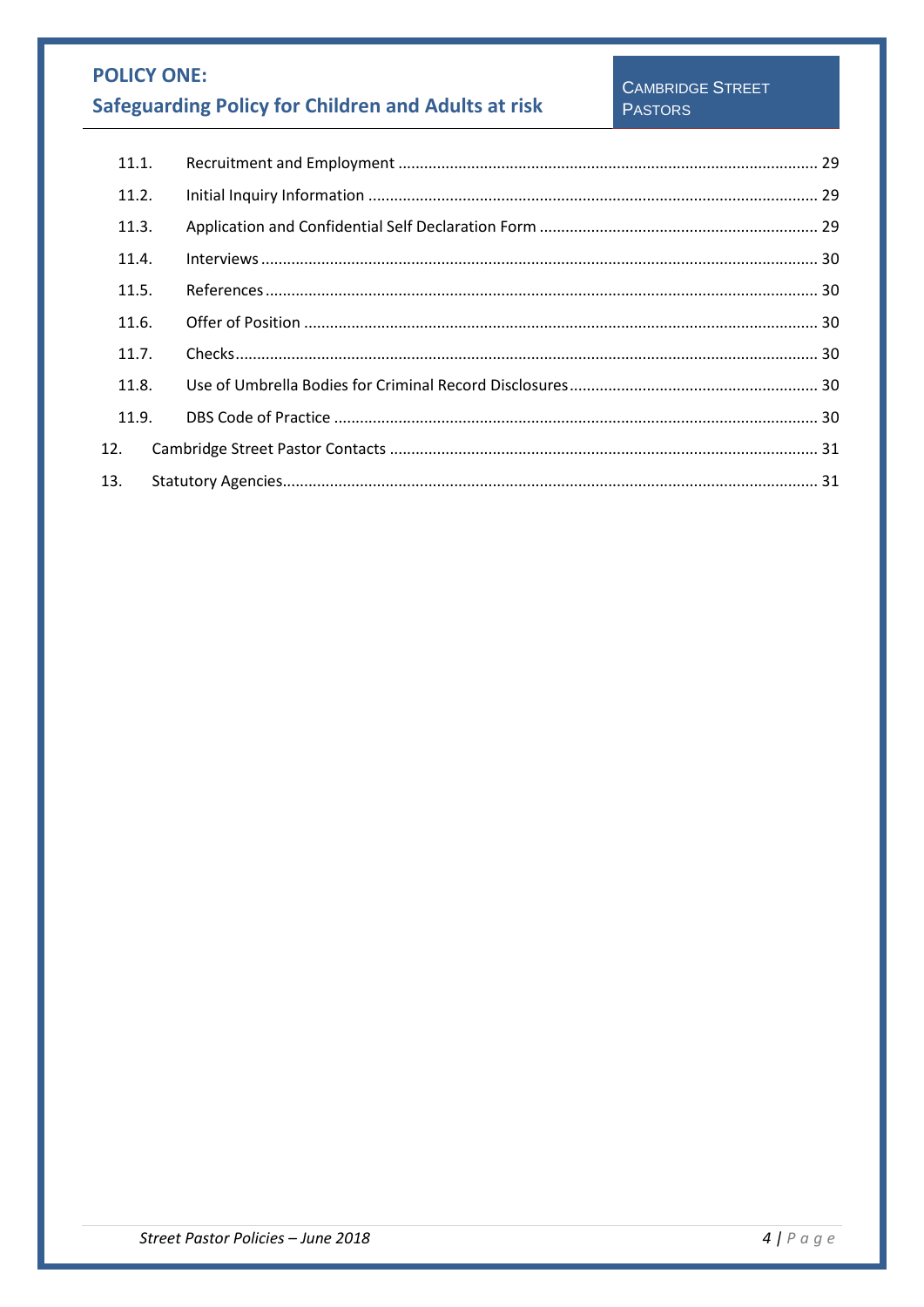#### <span id="page-4-1"></span><span id="page-4-0"></span>**SUMMARY**

Safeguarding means to protect or guard and to prevent or minimise the risks of harm. Cambridge Street Pastors are committed to safeguarding children and adults at risk in full partnership with relevant local agencies.

### <span id="page-4-2"></span>**A. Responsibilities**

### **Cambridge Street Pastors ("Street Pastors") will:**

- 1. Fully recognise its responsibilities for safeguarding children and adults at risk.
- 2. Respect and promote the rights, wishes and feelings of children and adults at risk.
- 3. Promote and implement appropriate procedures to safeguard the well-being of children and adults at risk and protect them from abuse.
- 4. Recruit, train, support and supervise its volunteers to adopt best practice to safeguard and protect children and adults at risk from abuse and to minimise risk to themselves.
- 5. Require volunteers to adopt and abide by this Safeguarding Policy for Children and Adults at risk and these Procedures.
- 6. Respond to all allegations of misconduct or abuse of children and/or adults at risk in line with this Policy and these Procedures.
- 7. Liaise with statutory and all other appropriate agencies in safeguarding everyone that Cambridge Street Pastors comes into contact with in carrying out its work.

### <span id="page-4-3"></span>**B. Principles**

It is likely that through the normal working practices of Street Pastors, their volunteers will come into contact with children and adults at risk who may require safeguarding and assistance.

This Policy and these Procedures are based on the following principles:

- 1. The welfare of children and adults at risk is of paramount concern.
- 2. All children and adults at risk, whatever their age, culture, disability, gender, language, racial origin, socio-economic status, religious belief, sexual identity have the right to be safeguarded from abuse.
- 3. It is everyone's responsibility to report any concerns about abuse, and the responsibility of the statutory authorities (the Adult Safeguarding Team, Children's Social Care and the Police) to conduct, where appropriate a safeguarding investigation.
- 4. All incidents of alleged poor practice, misconduct and abuse will be taken seriously and responded to swiftly and appropriately.
- 5. All personal data will be processed in accordance with the requirements of the Data Protection Act 1998 , General Data Protection Regulation 2018 and the Cambridge Street Pastors Privacy policy.

### <span id="page-4-4"></span>**C. Review**

This Policy and these Procedures will be regularly monitored and reviewed: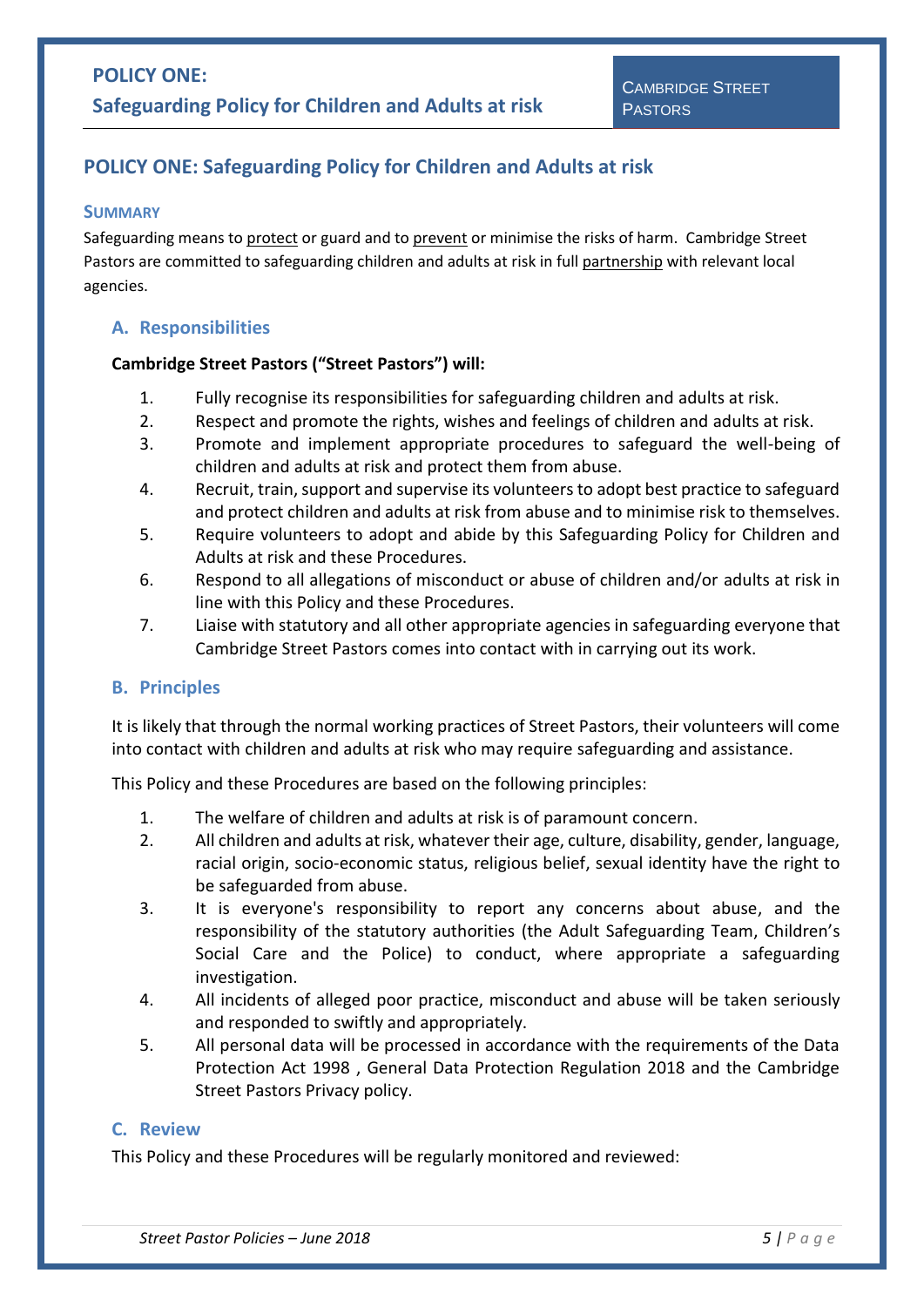- 1. In accordance with changes in legislation and guidance on the safeguarding of children and adults at risk or any changes within Street Pastors.
- 2. Following any issues or concerns raised about the safeguarding of children or adults at risk within Street Pastors.
- 3. In all other circumstances, at least annually.

### <span id="page-5-0"></span>**Child and Adult at risk Safeguarding Procedures**

### <span id="page-5-1"></span>**1. Recruitment and Employment**

All reasonable steps must be taken to ensure unsuitable people are prevented from working with children and adults at risk. Cambridge Street Pastors follows a safer recruitment policy in the recruitment of trustees, volunteers and paid employees. Please see '[Street Pastors Safe Recruitment](#page-28-0)  [Policy](#page-28-0)' (page [29\)](#page-28-0) for more details.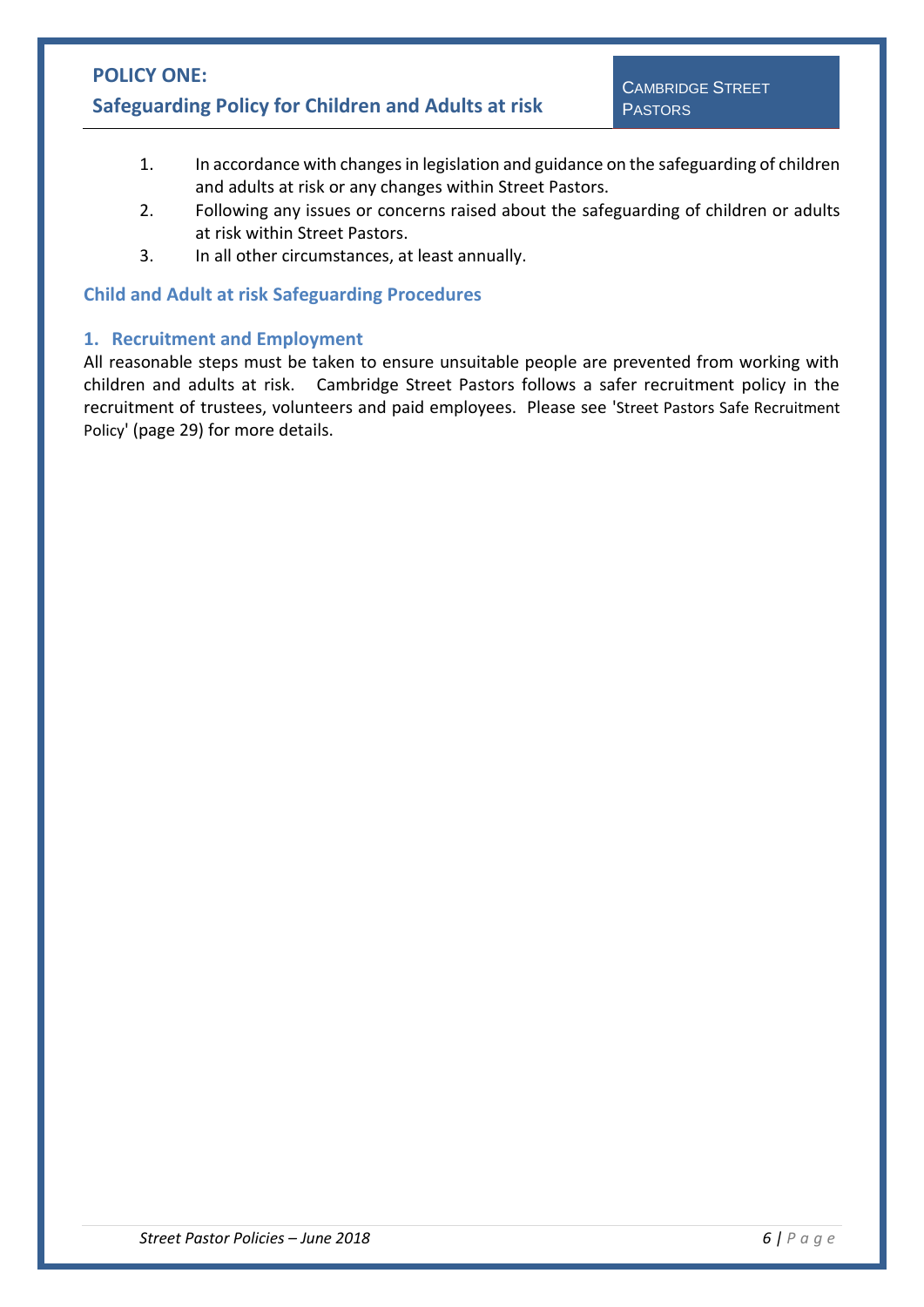### <span id="page-6-1"></span><span id="page-6-0"></span>**2. Specific Responsibility for the Safeguarding of Children and Adults at risk**

#### **2.1. Child and Vulnerable Adult Designated Officer**

The Child and Vulnerable Adult Designated Officer (CVADO) or Cambridge Street Pastor Trustee designated as the alternate can be found in ['Cambridge Street Pastor Contacts'](#page-30-0) (['12](#page-30-0) [Cambridge Street](#page-30-0)  [Pastor Contacts' below\)](#page-30-0)

The CVADO has the main responsibility for managing child and adult at risk safeguarding issues within the Street Pastors charity. The role and responsibilities of the CVADO are detailed below. Specific responsibilities in relation to allegations against volunteers are detailed in the Procedure for Managing Suspicions and Allegations of Abuse of a Child or Adult at risk against Volunteers (Section 4.3)

#### <span id="page-6-2"></span>**2.2. Role and Responsibilities of the Child and Vulnerable Adult Designated Officer**

Within Street Pastors the CVADO will:

- 1. Implement and promote the Child and Adult at risk Safeguarding Policy and Procedures.
- 2. Act as the main contact within Street Pastors for the safeguarding of children and adults at risk.
- 3. Provide information and advice on safeguarding matters.
- 4. Support and raise awareness of safeguarding.
- 5. Communicate with volunteers on safeguarding issues.
- 6. Keep abreast of developments and understand the latest information on data protection, confidentiality and other issues that impact on the safeguarding of children and adults at risk.
- 7. Encourage good practice and support of procedures to protect children and adults at risk.
- 8. Establish and maintain contact with local statutory agencies including the Police and Statutory Safeguarding Teams.
- 9. Maintain confidential records of reported cases and action taken and liaise with the statutory agencies to ensure they have access to all necessary information.
- 10. Organise training for Street Pastor volunteers.
- 11. Regularly monitor and review the Street Pastor Child and Adult at risk Safeguarding Policy and Procedures.
- 12. Attend training on safeguarding of children and adults at risk at an appropriate level for their role.

#### <span id="page-6-3"></span>**2.3. Code of Conduct for the Safeguarding of Children and Adults at risk**

This code of conduct details the types of practice required by all volunteers of Street Pastors when in contact with children or adults at risk. The types of practice are categorised into good practice; practice to be avoided and practice never to be sanctioned. Suspicions or allegations of non-compliance of the Code by a volunteer will be dealt with through Street Pastors' Disciplinary Procedure for misconduct or through ['Responding to Disclosures'](#page-10-0) (page [11\)](#page-10-0).

#### <span id="page-6-4"></span>**2.4. Good Practice**

When working with children or adults at risk:

- 1. Partner up with another volunteer throughout the course of the shift.
- 2. Treat all children and adults at risk equally, with respect and dignity.
- 3. Be an excellent role model including not smoking in the company of children or adults at risk.
- 4. Give enthusiastic and constructive feedback rather than negative criticism.
- 5. Ensure that *if* any form of physical support is required for a child or adult at risk, it is provided openly, the child or adult at risk is informed of what is being done and their consent is obtained. Physical contact should be kept to a minimum and be for the benefit of the child or adult at risk, not the Street Pastor.
- 6. Do not do for the child or adult at risk what they can do for themselves.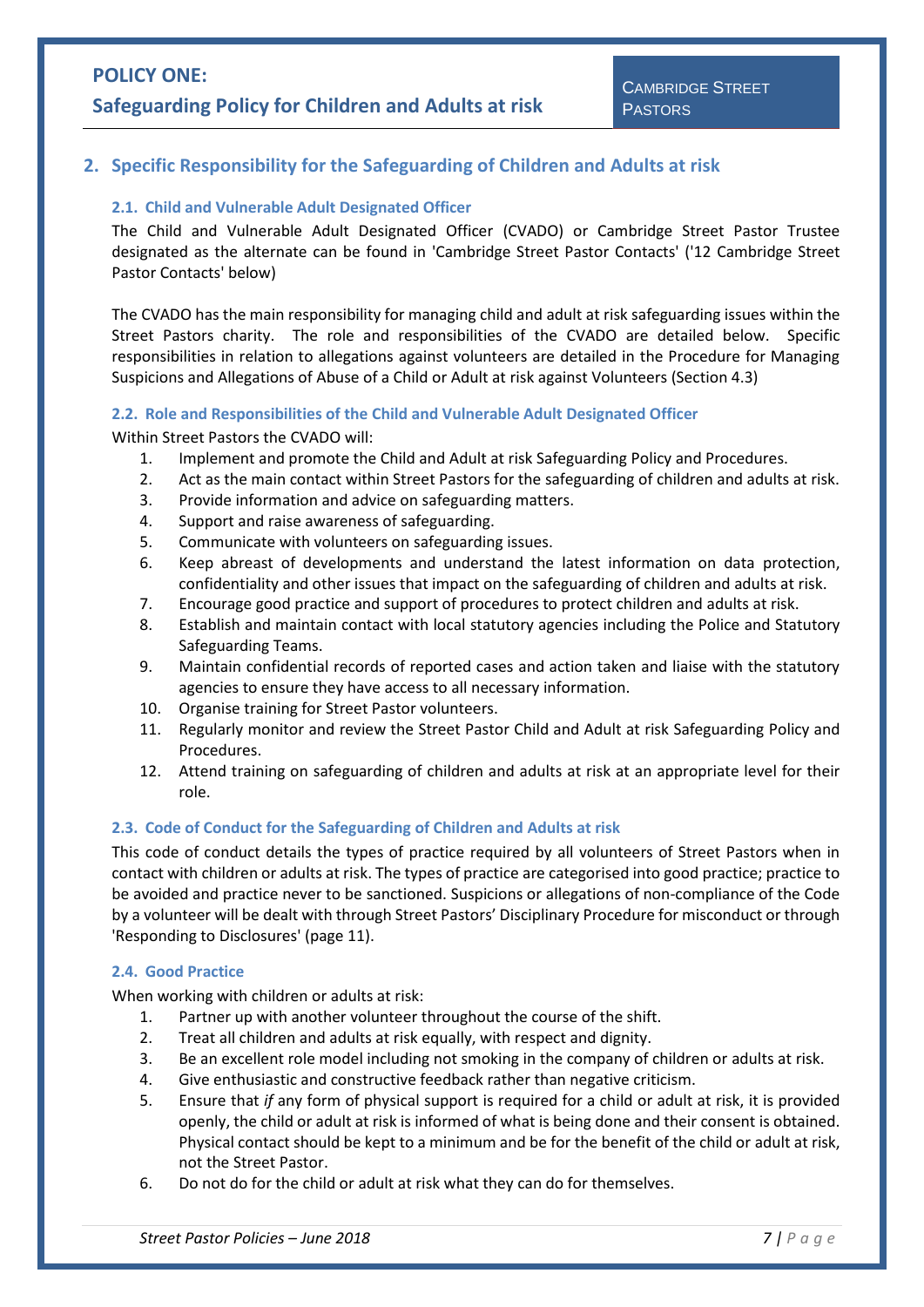7. Involve parents, guardians, carers or if relevant friends wherever possible.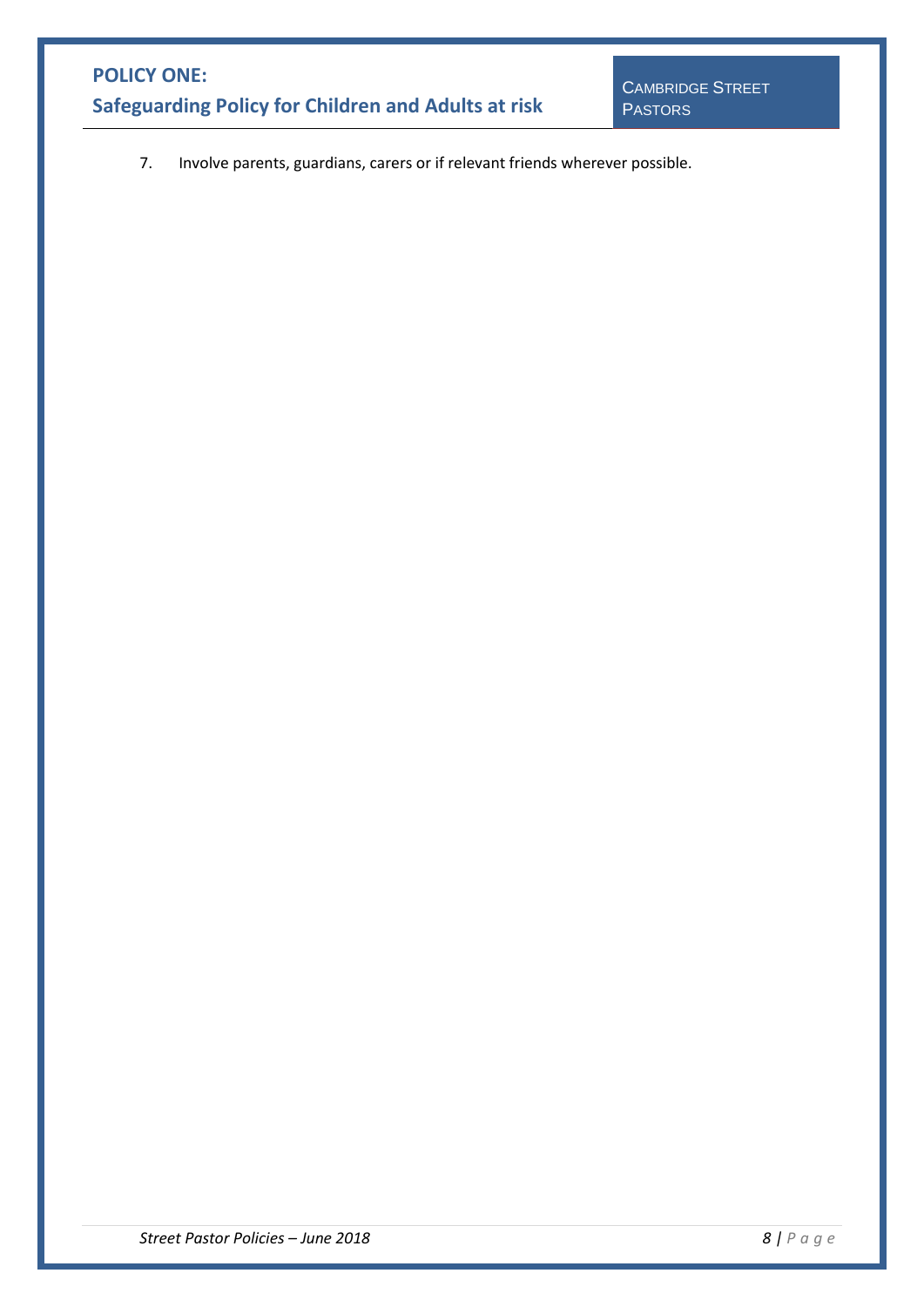#### <span id="page-8-0"></span>**2.5. First Aid and Treatment of Injuries:**

If, in your capacity as a Street Pastor volunteer a child or adult at risk requires first aid or any form of medical attention whilst in your care, then the following good practice must be followed:

- 1. Keep a written record of any injury that is presented or occurs, along with the details of any treatment given.
- 2. Only those with current recognised First Aid training should respond to any injuries. Otherwise a medically qualified professional must be called.
- 3. Where possible any course of action should be discussed with the child/adult at risk, in language that they understand, and their permission sought before any action is taken. If there is an insurmountable language barrier, call the police as they have access to an interpreter over the phone.
- 4. In more serious cases, assistance must be obtained from a medically qualified professional as soon as possible.
- 5. The child's or adult at risk's parents/guardians or carers, if known, must be informed of any injury and any action taken as soon as possible, unless it is in the child's or adult at risk's interests and on professional advice not to do so.

#### <span id="page-8-1"></span>**2.6. Reporting**

If volunteers have concerns about an incident involving a child or adult at risk that seems untoward or unusual they must report their concerns as soon as possible to the team leader (NightLite Senior or Street Pastor Senior), or the CVADO. Where possible, parents should also be informed of the incident as soon as possible unless it is not in the child's or adult at risk's interests to tell them in which case the CVADO will act as a point of reference for all referrals to professional agencies.

#### **Report, record and inform** if the following occur:

- 1. If you accidentally hurt a child or adult at risk; or
- 2. If a child or adult at risk seems distressed in any manner; or
- 3. If a child or adult at risk misunderstands or misinterprets something said or done.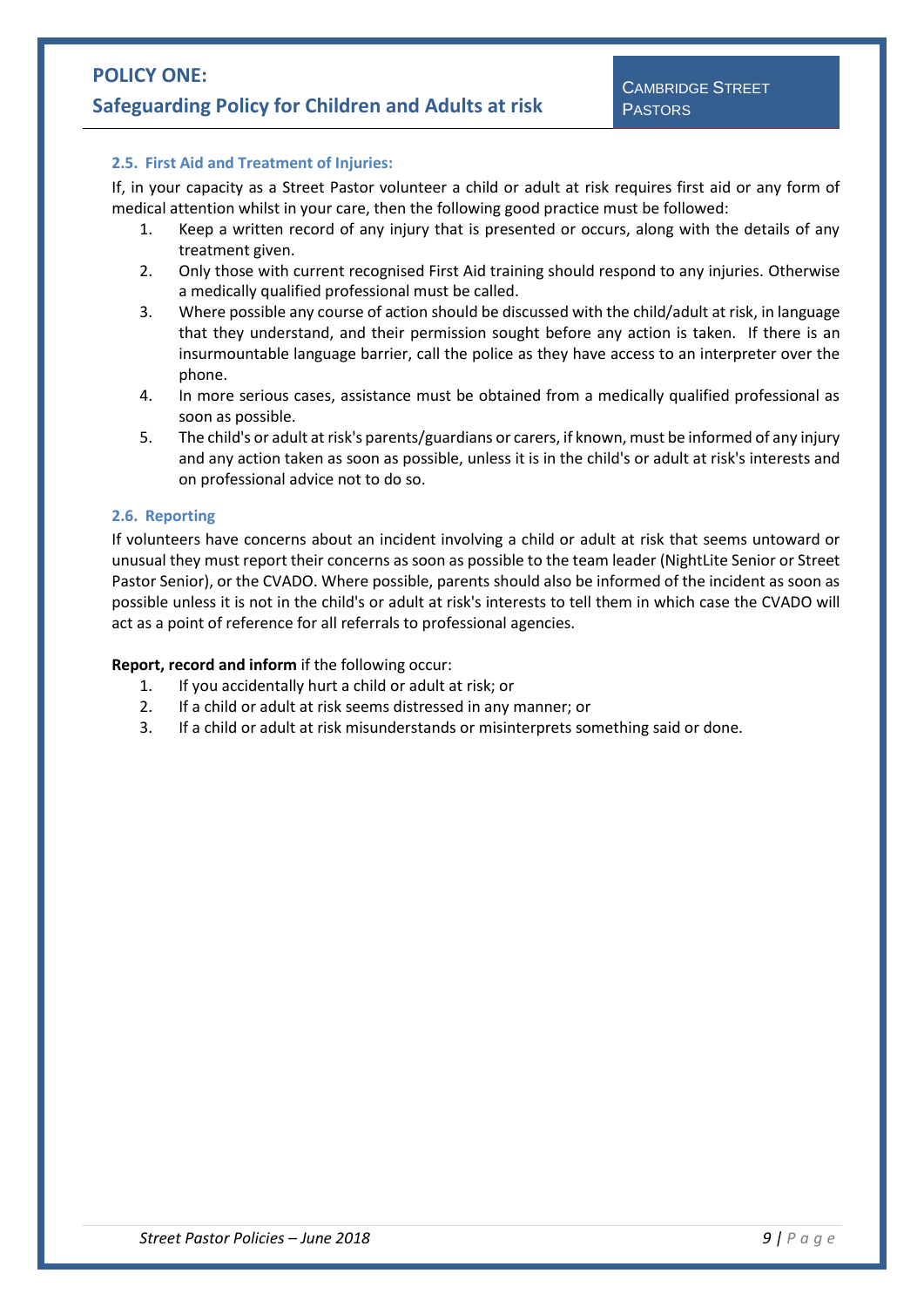### <span id="page-9-0"></span>**3. Listening to Disclosures**

Remember: Listen, Respond, Report, Record

#### <span id="page-9-1"></span>**3.1. Introduction**

It is *not* the responsibility of anyone from Street Pastors to decide whether or not a child or adult at risk has been abused. **It is however everyone's responsibility to report concerns**. If you are unclear about the nature of the information (and therefore which category the disclosure falls into), advice must be sought from the CVADO or the Police or Statutory Safeguarding Teams.

In the context of your role within Street Pastors never allow allegations made by a child or adult at risk to go unchallenged, unrecorded or not acted upon.

#### <span id="page-9-2"></span>**3.2. How to Listen to a Disclosure**

It is important to listen carefully to the information a child or adult at risk discloses. When listening to a disclosure the following good practice is required:

- 1. React calmly so as not to frighten the child/adult at risk.
- 2. Listen to the child/adult at risk.
- 3. Do not show disbelief.
- 4. Tell the child/adult at risk that he/she is not to blame and that he/she was right to tell.
- 5. Take what the child/adult at risk says seriously, recognising the difficulties inherent in interpreting what a child/adult at risk says, especially if they have a speech disability and/or differences in language.
- 6. Do not pre-suppose that the experience was bad or painful it may have been neutral or even pleasurable. Always avoid projecting your own reactions onto the child or adult at risk.
- 7. If you need to clarify, keep questions to the absolute minimum to ensure a clear and accurate understanding of what has been said.
- 8. If you need to clarify or the statement is ambiguous, use open-ended, non-leading questions.
- 9. Do not introduce personal information from either your own experiences or those of other children or adults at risk.
- 10. Reassure the child or adult at risk.

When receiving a disclosure:

- 1. Avoid panic, showing shock or distaste.
- 2. Avoid probing for more information than is offered.
- 3. Avoid speculating or making assumptions.
- 4. Avoid making negative comments about the person against whom the allegation has been made.
- 5. Avoid approaching the individual against whom the allegation has been made.
- 6. Avoid making promises or agreeing to keep secrets.
- 7. Avoid giving a guarantee of confidentiality.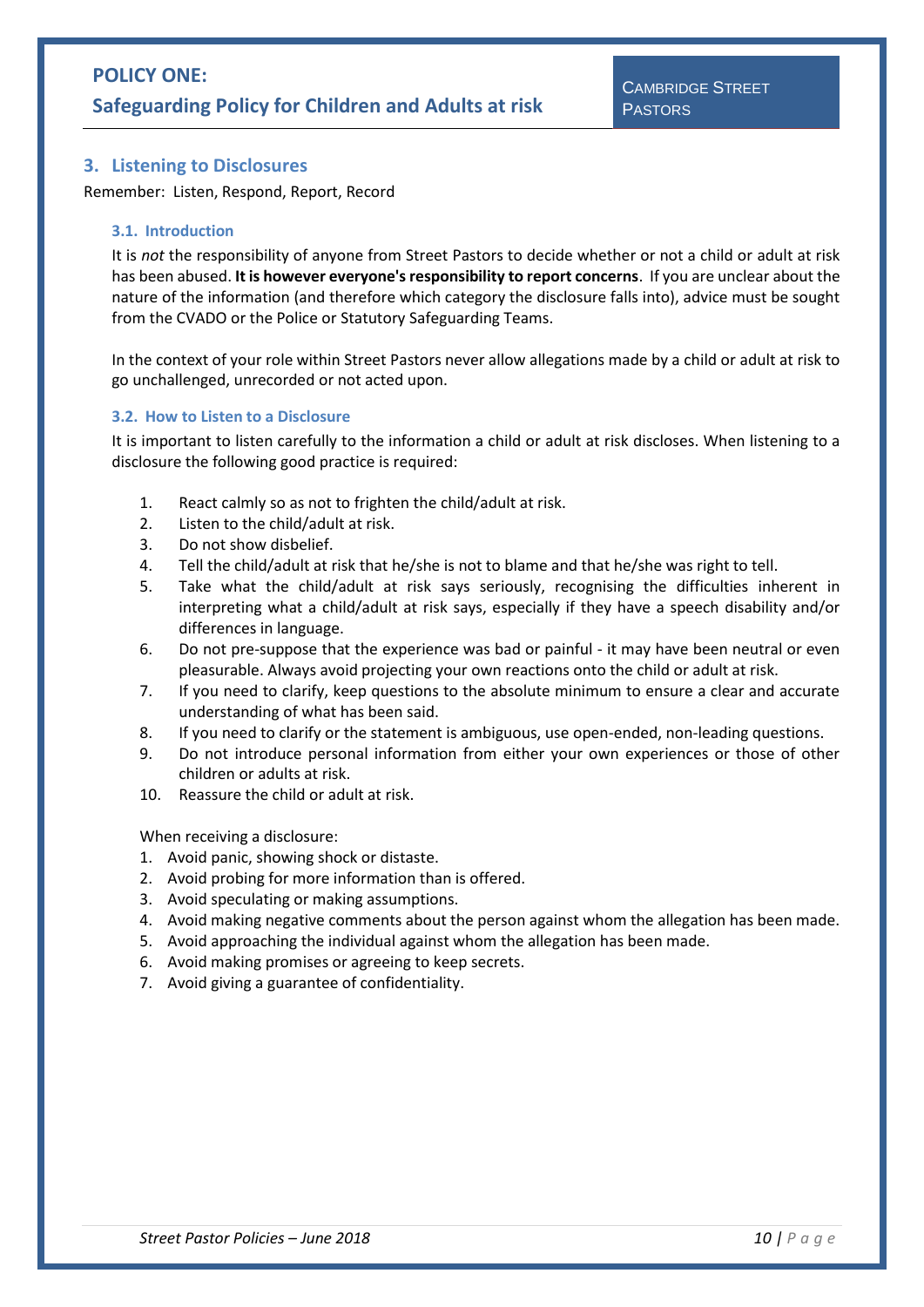### <span id="page-10-0"></span>**4. Responding to Disclosures**

It is vital that Street Pastor volunteers respond well to a suspicion or allegation of abuse, inappropriate behaviour or misconduct from a child or adult at risk. Street Pastors understand what is meant by the term 'abuse'. The different types can include:

- 1. Emotional Abuse
- 2. Neglect
- 3. Physical Abuse
- 4. Sexual Abuse
- 5. Negative Discrimination (including racism)
- 6. Bullying (includes bullying by gangs; bullying by family volunteers; physical bullying; verbal bullying; teasing; and harassment)

The definitions for the types of abuse, and the signs that may suggest abuse, are detailed in ['Statutory](#page-14-1)  [Definitions of Abuse \(Children\)'](#page-14-1) (page [15\)](#page-14-1) and ['Statutory Definitions of Abuse \(Adults at risk\)'](#page-15-4) (page [16\)](#page-15-4) and ['Signs and Symptoms'](#page-16-7) (page ). It is very important that these sections are read and understood.

#### <span id="page-10-1"></span>**4.1. Basic procedures**

In the course of your role within Street Pastors a child or adult at risk may disclose information to you about a person that leads to a suspicion or allegation of inappropriate behaviour or misconduct:

- 1. Listen to the child as detailed above.
- 2. Acknowledge the information received.
- 3. Pass the information to the CVADO.
- 4. Make a full written record of disclosure as soon as practical on the disclosure form. Sign and date the record then pass it to the CVADO.

#### <span id="page-10-2"></span>**4.2. Extended procedures**

All allegations of abuse must be taken seriously. Although false allegations of abuse do occur, they are less than usual. If a child or adult at risk says or indicates that he/she is being abused or information is obtained which gives concern that a child or adult at risk is being abused, you must react as soon as possible (and within 24 hours) in line with the following procedures.

Where there is uncertainty about whether the concern relates to abuse or misconduct, the Child and Vulnerable Adult at risk Officer (CVADO) must firstly be consulted for advice on the appropriate course of action. If the CVADO is unavailable, external agencies such as the Police, Social Care or the Adult Safeguarding Team must be consulted for advice [\(12 below\)](#page-30-0) This is important because they have an overview of safeguarding issues and they may well have other information that together causes concern.

Make a full written record of what has been seen, heard and/ or told as soon as possible in the child/adult at risk's own words. Ensure to write down any action taken and keep all hand-written notes even if subsequently typed up. The information recorded in conjunction with the Senior Pastor must, *where known*, include:

- 1. Name of child/adult at risk.
- 2. Age, date of birth of child/adult at risk.
- 3. Home address and telephone number of the child/adult at risk.
- 4. The nature of the allegation in the child/adult at risk's own words.
- 5. Any times, dates or other relevant information.
- 6. Whether the person making the report is expressing their own concern or the concerns of another person.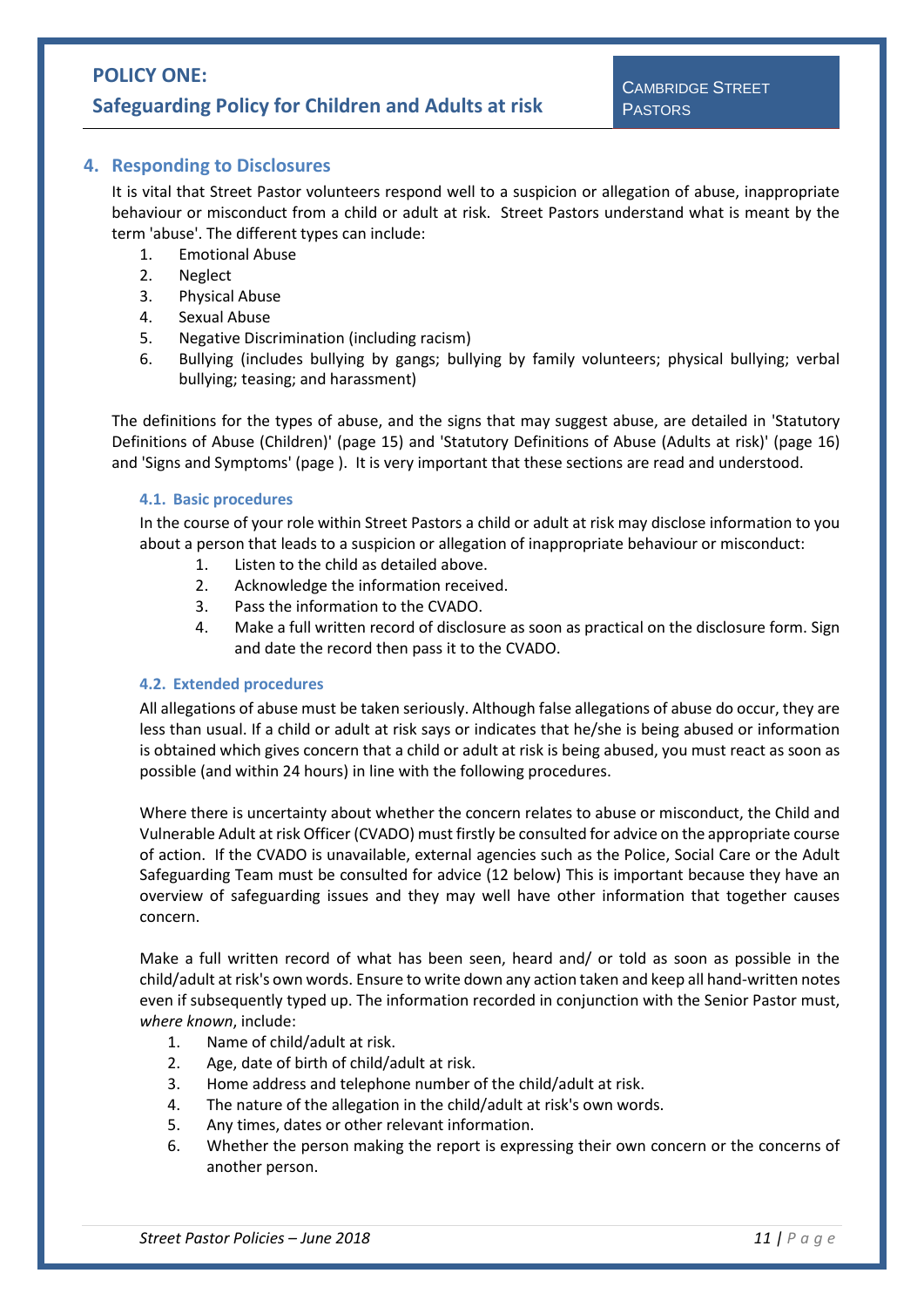- 7. The child/adult at risk's account, if it can be given, of what has happened and how any injuries occurred.
- 8. The nature of the allegation (include all of the information obtained during the initial account e.g. time, date, location of alleged incident).
- 9. A description of any visible (when normally dressed) injuries or bruising, behavioural signs, indirect signs (do not examine the child/adult at risk).
- 10. Details of any witnesses to the incident.
- 11. Whether the child/adult at risk's parents/guardians/carers have been contacted.
- 12. Details of anyone else who has been consulted and the information obtained from him or her.
- 13. If it is not the child/adult at risk making the report, whether the child/adult at risk has been spoken to; if so what was said.
- 14. Record, sign and date on the day what you have seen, heard or been told.
- 15. Pass the record to the Social Care, the Adult Safeguarding Team or the Police.

#### <span id="page-11-0"></span>**4.3. Disclosures about a Street Pastor**

If you receive a disclosure that leads to a suspicion or allegation of inappropriate behaviour or misconduct against a team volunteer:

- 1. Listen to the child or adult as detailed above.
- 2. Acknowledge the information received.
- 3. Pass to the CVADO or relevant trustee.
- 4. Make a full written record of the disclosure as soon as is practical
- 5. Sign and date the record then pass to the CVADO.

The CVADO must clarify the basic facts to establish whether there is reasonable cause to suspect or believe that misconduct has occurred. The CVADO should not interview the volunteer who has been accused. If the basic facts support a suspicion or allegation of misconduct by a volunteer, the matter will be dealt with in accordance with Street Pastors' Complaints Policy only after the matter has been fully dealt with by the appropriate authorities.

<span id="page-11-1"></span>**4.4. Making a Referral in Cases of Suspected and/or Alleged Abuse by a Street Pastor Volunteer**

1. The CVADO on the instruction of the Charity Trustees will refer the suspicion and/or allegation to the Local Authority Designated Officer ("LADO") and the Police as soon as possible after the shift.

The LADO has a countywide responsibility for managing allegations against adults who work or volunteer with children and adults at risk across all agencies and can be contacted on 0345 045 5203 (Monday to Friday, 8am - 6pm) E-mail: ReferralCentre.Children@cambridgeshire.gov.uk.

- 2. Appropriate steps may be required to ensure the safety of the child(ren) or adult at risk(s) who may be at risk.
- 3. A record should be made of the name and designation of the LADO and the Police Officer to whom the concerns were passed, together with the time and date of the call, in case any follow up is required.
- 4. **Important Note**: *Reporting of the matter to the Police or local statutory authorities must not be delayed by attempts to obtain more information*.

#### <span id="page-11-2"></span>**4.5. Managing the Volunteer against Whom the Allegation has been made**

The LADO will in most cases call a strategy meeting to which the Police would be invited if the concerns were of a serious nature. The meeting will plan the investigation. It is not up to the Street Pastor charity to tell the volunteer that an allegation of abuse has been made against them.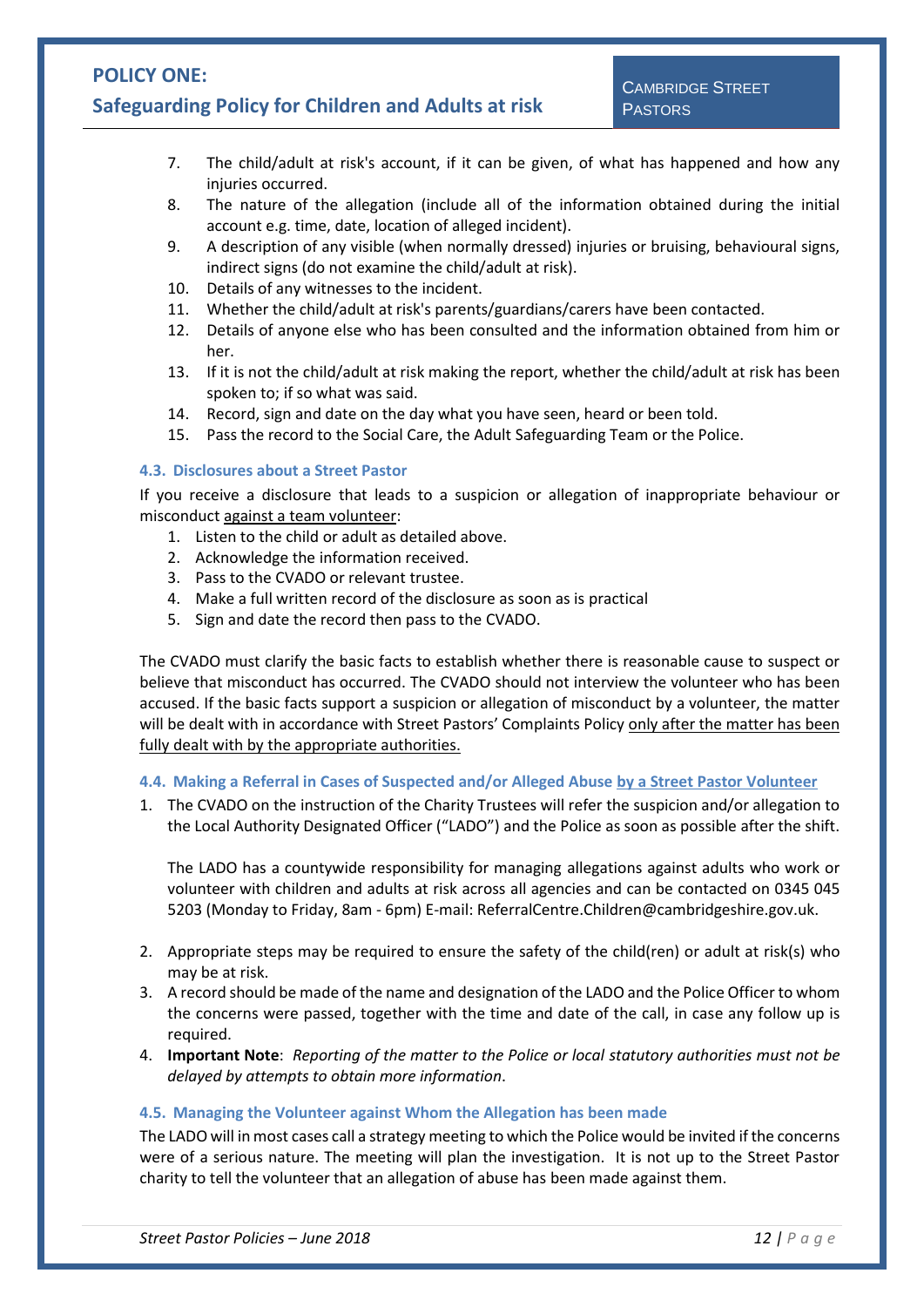#### <span id="page-12-0"></span>**4.6. Suspension**

- 1. The volunteer may be suspended whilst an investigation is carried out. Suspension is not a form of disciplinary action. If a volunteer is suspended there does not need to be a timescale communicated except to say that it is until '*the outcome of the current investigation is complete*'.
- 2. The Cambridge Street Pastors Charity Trustees and Director will carry out the suspension.
- 3. Only once the investigation process is complete and after taking advice of the relevant agencies should a suspension interview be arranged. The volunteer should then be informed of the reason the suspension is taking place and given the opportunity to give a statement should he/she wish. Notification of the suspension and the reasons will be conveyed in writing to the volunteer only when the investigation process with the other relevant agencies has been completed.

#### <span id="page-12-1"></span>**4.7. Managing False or Malicious Allegations**

- 1. Where after investigation the allegation is found to be false or malicious the volunteer will receive an account of the circumstances and/or investigation and a letter confirming the conclusion of the matter. The volunteer involved may wish to seek legal advice.
- 2. Records should not be destroyed. Information detailing the outcome of the investigation should be carefully noted making it clear if applicable that the allegation was unfounded or malicious. This is so that any further allegations made in the future and found to be true can be cross referenced with the pervious information.
- 3. Where this involves a volunteer of Street Pastors, they will be advised of the appropriate counselling services available.

#### <span id="page-12-2"></span>**4.8. Confidentiality**

Volunteers receiving information about possible abuse should always treat that information as confidential in the sense that it must not be disclosed to anybody except those having a legal duty to receive it, for example the Police, a social care staff member (with statutory responsibility), the CVADO or a line manager in the governing body.

Communicating information obtained from a Disclosure Certificate under the Police Act 1997 is a criminal offence (See the DBS Requirements, Section [8\)](#page-21-0).

# *Remember: Listen, Respond, Report and Record!*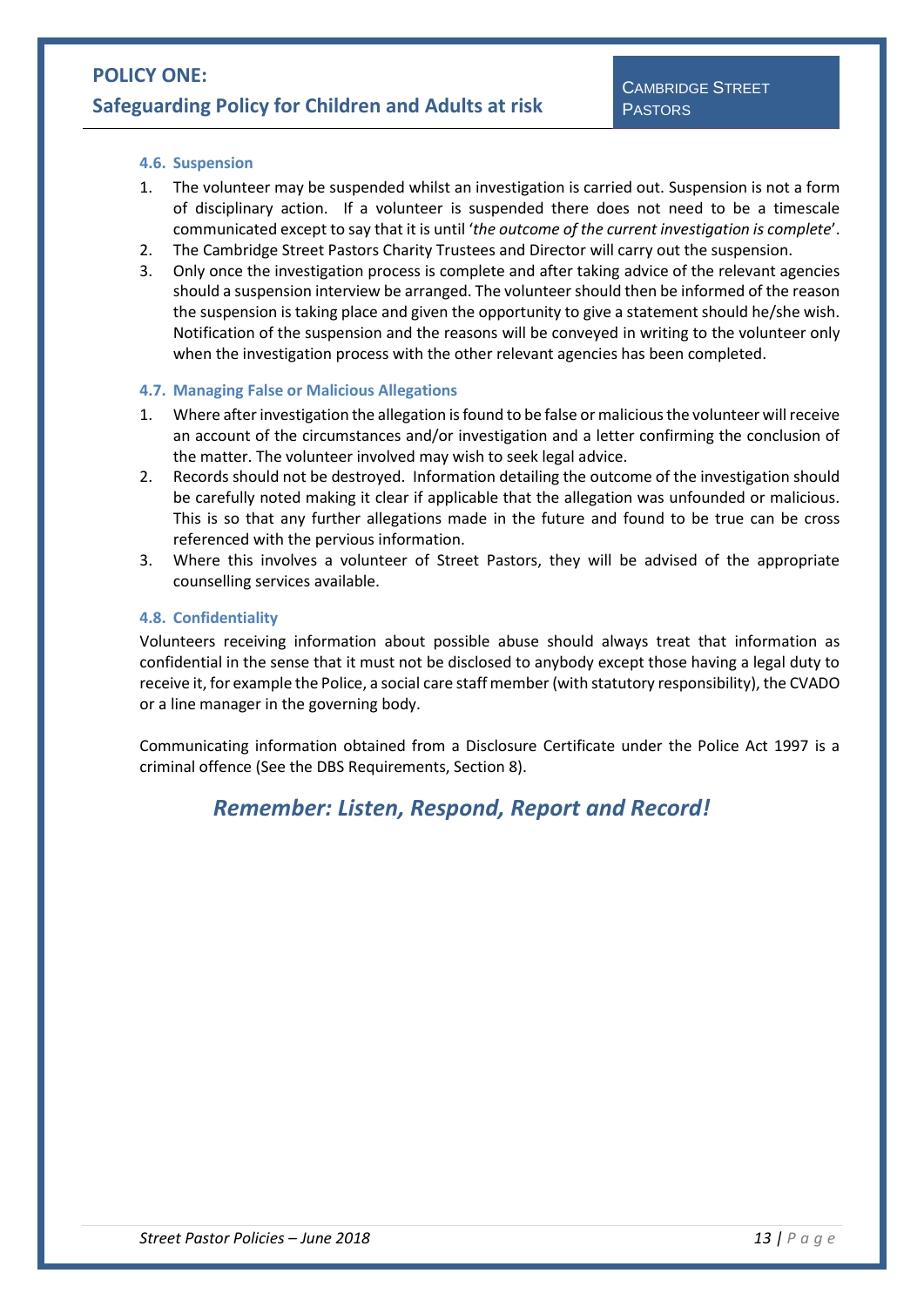### <span id="page-13-1"></span><span id="page-13-0"></span>**5. Definitions Sections**

#### **5.1. Statutory Authorities or Statutory Local Agencies:**

This is a term to describe those agencies with legal responsibility to investigate suspicions or allegations of abuse. This includes the Police, who would investigate to see if a crime has been committed, and Children or Adult Social Services. In Cambridgeshire, these are Children's Social Care and Cambridgeshire Direct (for adults).

#### <span id="page-13-2"></span>**5.2. Child and Vulnerable Adult Designated Officer (CVADO):**

This is the person with designated responsibility for safeguarding within each Street Pastor charity, usually the Street Pastors Director. His/her deputy should usually be a member of the Charity Trustees (see [12](#page-30-0) ['Cambridge Street Pastor Contacts' below.](#page-30-0)

#### <span id="page-13-3"></span>**5.3. Child:**

The legal definition of a child is someone under the age of 18. Some legislation in the UK allows young people from age 16 to make certain decisions for themselves (e.g. getting married), but safeguarding legislation applies to anyone under the age of 18 because this is the legal definition of a child. The Children Act 1989 and 2004 in England and Wales, the Children (Scotland) Act 1995 in Scotland and the Children (Northern Ireland) Order 1995 in Northern Ireland similarly define a child as someone under 18.

#### <span id="page-13-4"></span>**5.4. Adult at risk or adult in need of safeguarding:**

An adult is someone over 18 (unless specific legislation states otherwise). Some adults because of circumstance or particular vulnerability or risk may be in need of safeguarding.

'No secrets: Guidance on developing and implementing multi-agency policies and procedures to protect adults at risk from abuse' - Department of Health and Home Office (March 2000) states a vulnerable person is someone:

*'who is or may be in need of community care services by reason of mental or other disability, age or illness; and who is or may be unable to take care of him or herself, or unable to protect him or herself against significant harm or exploitation'.*

For Street Pastors, we recognise that adults may be temporarily vulnerable and unable to take care of themselves or keep themselves safe.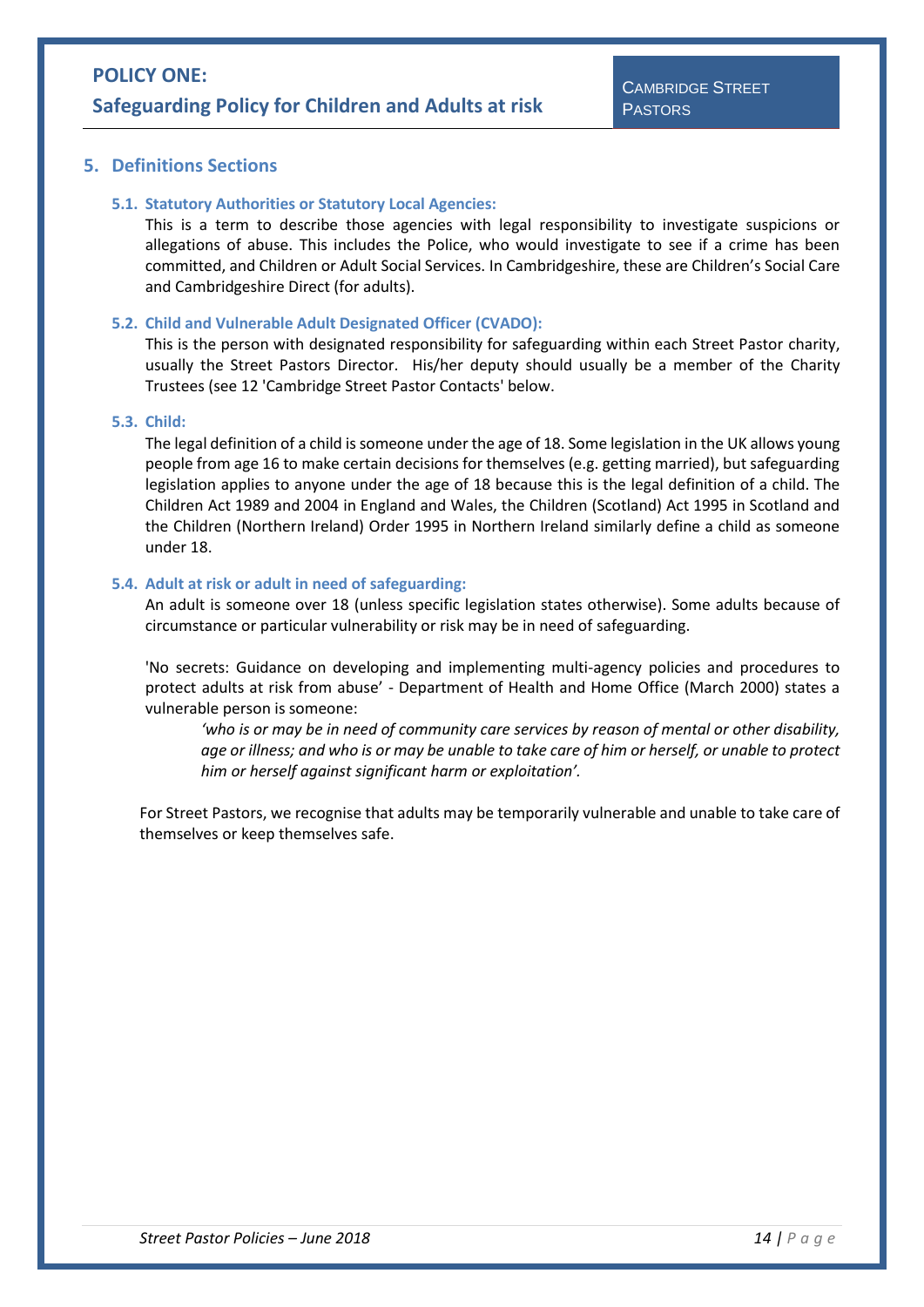### <span id="page-14-1"></span><span id="page-14-0"></span>**6. Types of Abuse**

#### **6.1. Statutory Definitions of Abuse (Children)**

It is generally accepted that there are five main categories of abuse for children – physical abuse, sexual abuse, emotional abuse and neglect. The four definitions of abuse below operate in England based on the government guidance '*Working Together to Safeguard Children (2010*)'. There are similar definitions for Wales, Scotland and Northern Ireland.

#### <span id="page-14-5"></span><span id="page-14-2"></span>**6.1.1. Neglect<sup>1</sup>**

The persistent failure to meet a child's basic physical and/or psychological needs, likely to result in the serious impairment of the child's health or development. Neglect may occur during pregnancy as a result of maternal substance abuse. Once a child is born, neglect may involve a parent or carer failing to:

- provide adequate food, clothing and shelter (including exclusion
- from home or abandonment);
- protect a child from physical and emotional harm or danger;
- ensure adequate supervision (including the use of inadequate
- care-givers); or
- ensure access to appropriate medical care or treatment.
- It may also include neglect of, or unresponsiveness to, a child's basic
- emotional needs

#### <span id="page-14-3"></span>**6.1.2. Emotional abus[e](#page-14-5)**<sup>1</sup>

The persistent emotional maltreatment of a child such as to cause severe and persistent adverse effects on the child's emotional development. It may involve conveying to a child that they are worthless or unloved, inadequate, or valued only insofar as they meet the needs of another person. It may include not giving the child opportunities to express their views, deliberately silencing them or 'making fun' of what they say or how they communicate. It may feature age or developmentally inappropriate expectations being imposed on children. These may include interactions that are beyond a child's developmental capability, as well as overprotection and limitation of exploration and learning, or preventing the child participating in normal social interaction. It may involve seeing or hearing the ill-treatment of another. It may involve serious bullying (including cyber bullying), causing children frequently to feel frightened or in danger, or the exploitation or corruption of children. Some level of emotional abuse is involved in all types of maltreatment of a child, though it may occur alone.

### <span id="page-14-4"></span>**6.1.3. Physical abus[e](#page-14-5)**<sup>1</sup>

**.** 

A form of abuse which may involve hitting, shaking, throwing, poisoning, burning or scalding, drowning, suffocating or otherwise causing physical harm to a child. Physical harm may also be caused when a parent or carer fabricates the symptoms of, or deliberately induces, illness in a child.

<sup>&</sup>lt;sup>1</sup> Working together to safeguard children (March 2015)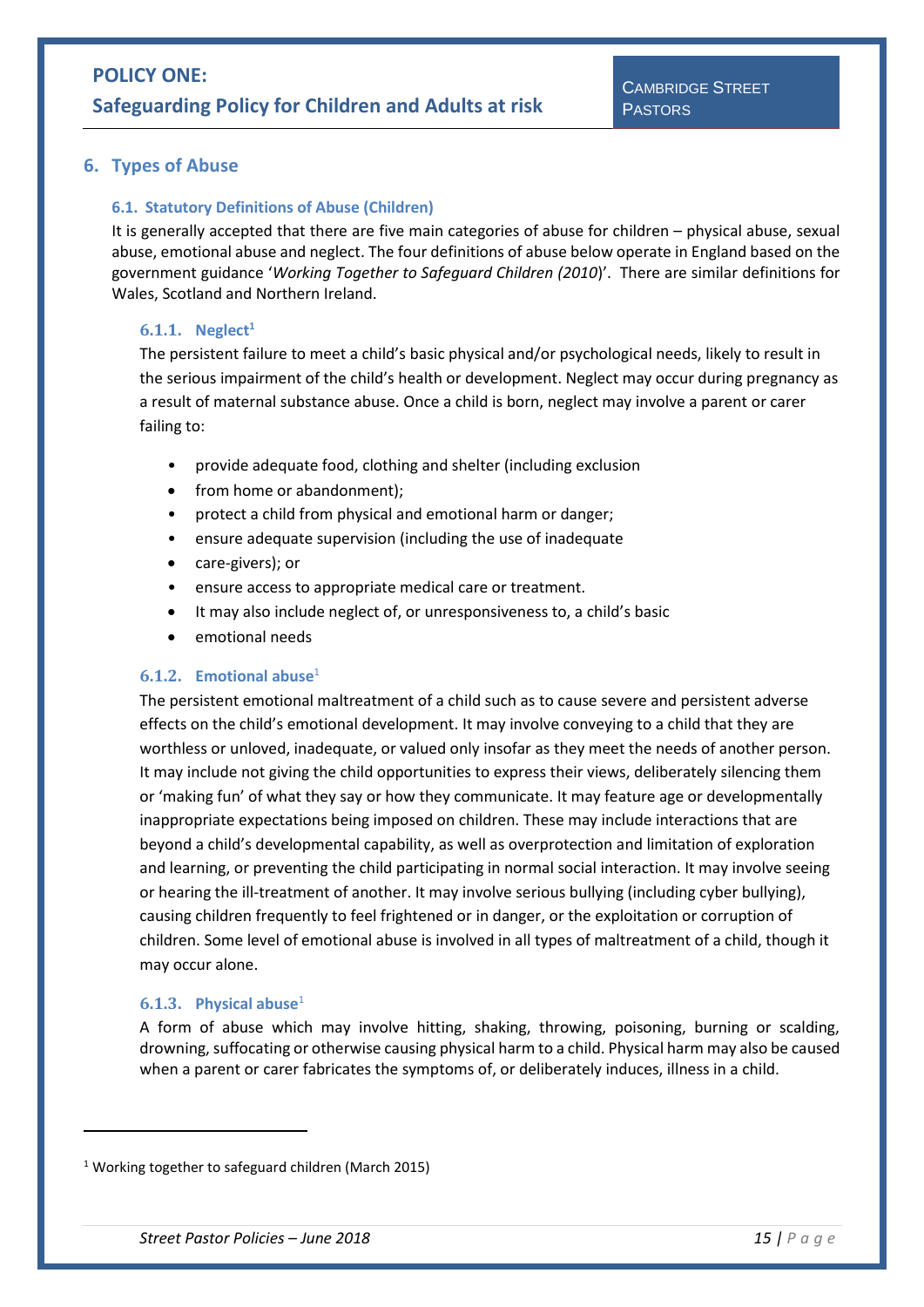#### <span id="page-15-0"></span>**6.1.4. Sexual abuse**Error! Bookmark not defined.

Forcing or persuading a child or young person to take part in any kind of sexual activity. It can include inappropriate touching, kissing or sexual intercourse. It can also involve causing a child to look at, or being involved in pornographic material or videos.

#### <span id="page-15-1"></span>**6.1.5. Domestic abuse**Error! Bookmark not defined.

Any incident of controlling, coercive, threatening behaviour, violence or abuse between those aged 16 or over who are, or have been intimate partners or family members regardless of gender or sexuality. The abuse can encompass, but is not limited to: Psychological, Physical, Sexual, Financial, Emotional.

### <span id="page-15-2"></span>**6.1.6. Child sexual exploitationError! Bookmark not defined.**

Child sexual exploitation is a form of child sexual abuse. It occurs where an individual or group takes advantage of an imbalance of power to coerce, manipulate or deceive a child or young person under the age of 18 into sexual activity (a) in exchange for something the victim needs or wants, and/or (b) for the financial advantage or increased status of the perpetrator or facilitator. The victim may have been sexually exploited even if the sexual activity appears consensual. Child sexual exploitation does not always involve physical contact; it can also occur through the use of technology.

# <span id="page-15-3"></span>**6.1.7. Extremism and radicalisationError! Bookmark not defined.**

Extremism and radicalisation – signs to look out for include: Being drawn into to strong principles and ideologies held by others, as a means to control, social network involvement in extremism, being at a transitional time in life, having a need for identity, meaning and belonging, being influenced or controlled by a groups, feelings of grievance and injustice, feeling under threat , displaying mental health concerns, a desire for status, a desire for excitement or adventure and/or a need to dominate and control others.

#### <span id="page-15-4"></span>**6.2. Statutory Definitions of Abuse (Adults at risk)**

For adults at risk the statutory authorities use the following categories; physical abuse, sexual abuse, psychological or emotional abuse, financial or material abuse, discriminatory abuse, institutional abuse as well as neglect or act of omission.

From April  $1^{st}$ , 2015, the No Secrets 2000 guidance has been replaced by Section 42 – 46 of the Care Act 2014.

The Care Act defines safeguarding as 'protecting an adult's right to live in safety, free from abuse and neglect' and defines 10 categories of abuse:

#### <span id="page-15-5"></span>**6.2.1. Physical abuse**

Including assault, hitting, slapping, pushing, misuse of medication, restraint or inappropriate physical sanctions.

#### <span id="page-15-6"></span>**6.2.2. Domestic violence**

Including psychological, physical, sexual, financial, emotional abuse; so called 'honour' based violence.

#### <span id="page-15-7"></span>**6.2.3. Sexual abuse**

Including rape, indecent exposure, sexual harassment, inappropriate looking or touching, sexual teasing or innuendo, sexual photography, subjection to pornography. Witnessing sexual acts, indecent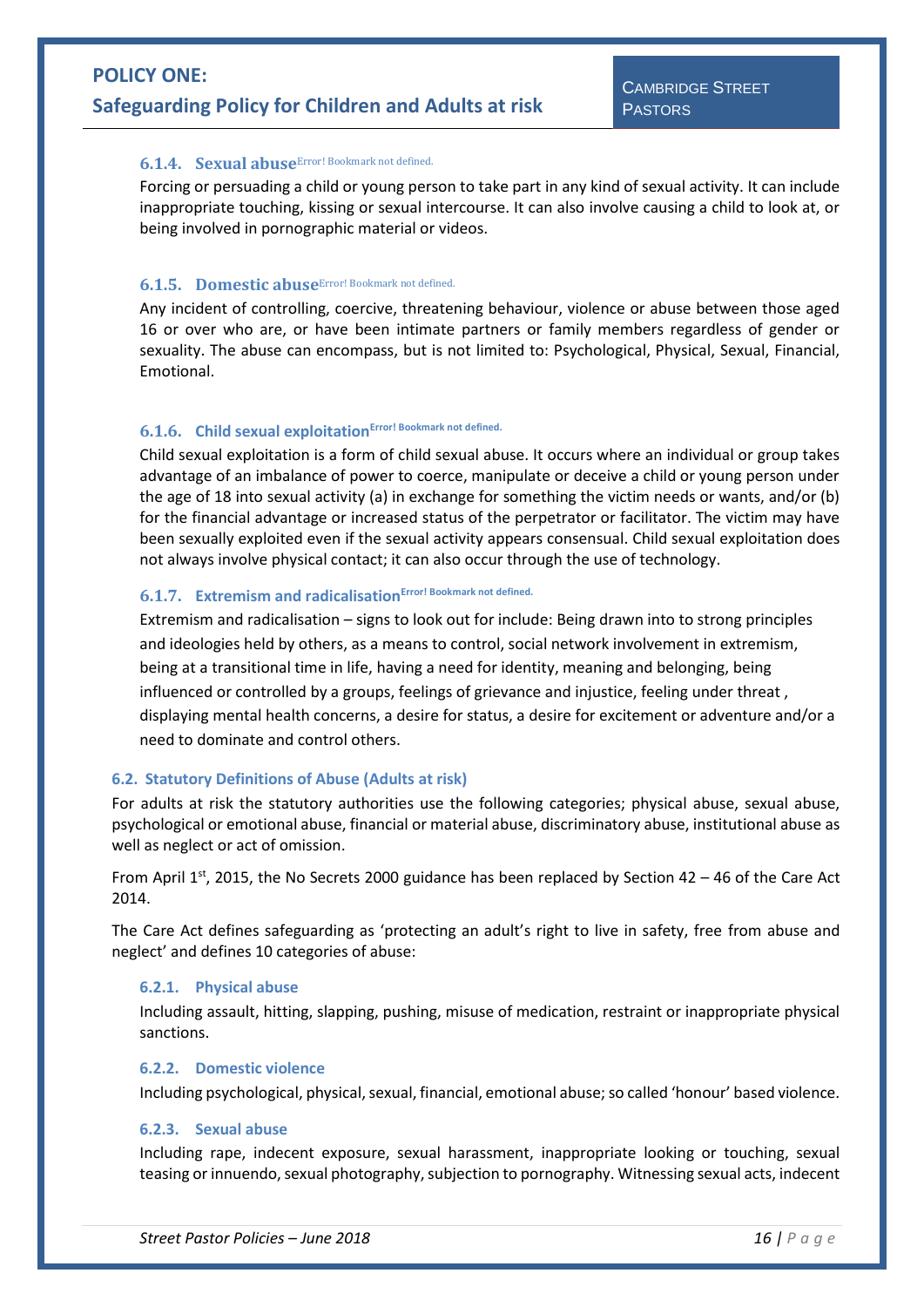exposure and sexual assault or sexual acts to which the adult has not consented or was pressured into consenting.

#### <span id="page-16-0"></span>**6.2.4. Psychological abuse**

Including emotional abuse, threats of harm or abandonment, deprivation of contact, humiliation, blaming, controlling, intimidation, coercion, harassment, verbal abuse, cyber bullying, isolation or unreasonable and unjustified withdrawal of services or supportive networks.

#### <span id="page-16-1"></span>**6.2.5. Financial or material abuse**

Including theft, fraud, internet scamming, coercion in relation to an adult's financial affairs or arrangements, including in connection with wills, property, inheritance or financial transactions, or the misuse of misappropriation of property, possessions or benefits.

#### <span id="page-16-2"></span>**6.2.6. Modern slavery**

Encompasses slavery, human trafficking, forced labour and domestic servitude. Traffickers and slave masters use whatever means they have at their disposal to coerce, deceive and force individuals into a life of abuse, servitude and inhumane treatment.

#### <span id="page-16-3"></span>**6.2.7. Discriminatory abuse**

Including forms of harassment, slurs or similar treatment; because of race, gender and gender identity, age, disability, sexual orientation or religion.

#### <span id="page-16-4"></span>**6.2.8. Organisational abuse**

Including neglect and poor care practice within an institution or specific care setting such as a hospital or care home, for example or in relation to care provided in one's own home. This may range from one off incidents to on-going ill treatment. It can be through neglect or poor professional practice as a result of the structure, policies, processes or practices within an organisation.

#### <span id="page-16-5"></span>**6.2.9. Neglect and acts of omission**

Including ignoring medical, emotional or physical care needs, failure to provide access to appropriate health, care and support or educational services, the withholding of the necessities of life, such as medication, adequate nutrition and heating.

#### <span id="page-16-6"></span>**6.2.10. Self-neglect**

This covers a wide range of behaviour neglecting to care for one's personal hygiene, health or surroundings and includes behaviour such as hoarding.

### <span id="page-16-8"></span><span id="page-16-7"></span>**7. Signs and Symptoms**

#### **7.1. Signs and symptoms generally**

Recognising child abuse is not easy and it is not a person's responsibility to decide whether or not a child or adult at risk has been abused. It is a person's responsibility to pass on any concerns to the statutory agencies for them to investigate.

The signs of abuse listed are not definitive or exhaustive. The list is designed to help Street Pastors volunteers to be more alert to the signs of possible abuse.

Children and adults at risk may display some of the indicators at some time; the presence of one or more should not be taken as proof that abuse is occurring. Any of these signs or behaviours must be seen in the context of the child/adult at risk's whole situation and in combination with other information related to the child/adult at risk and his/her circumstances. There can also be overlap between different forms of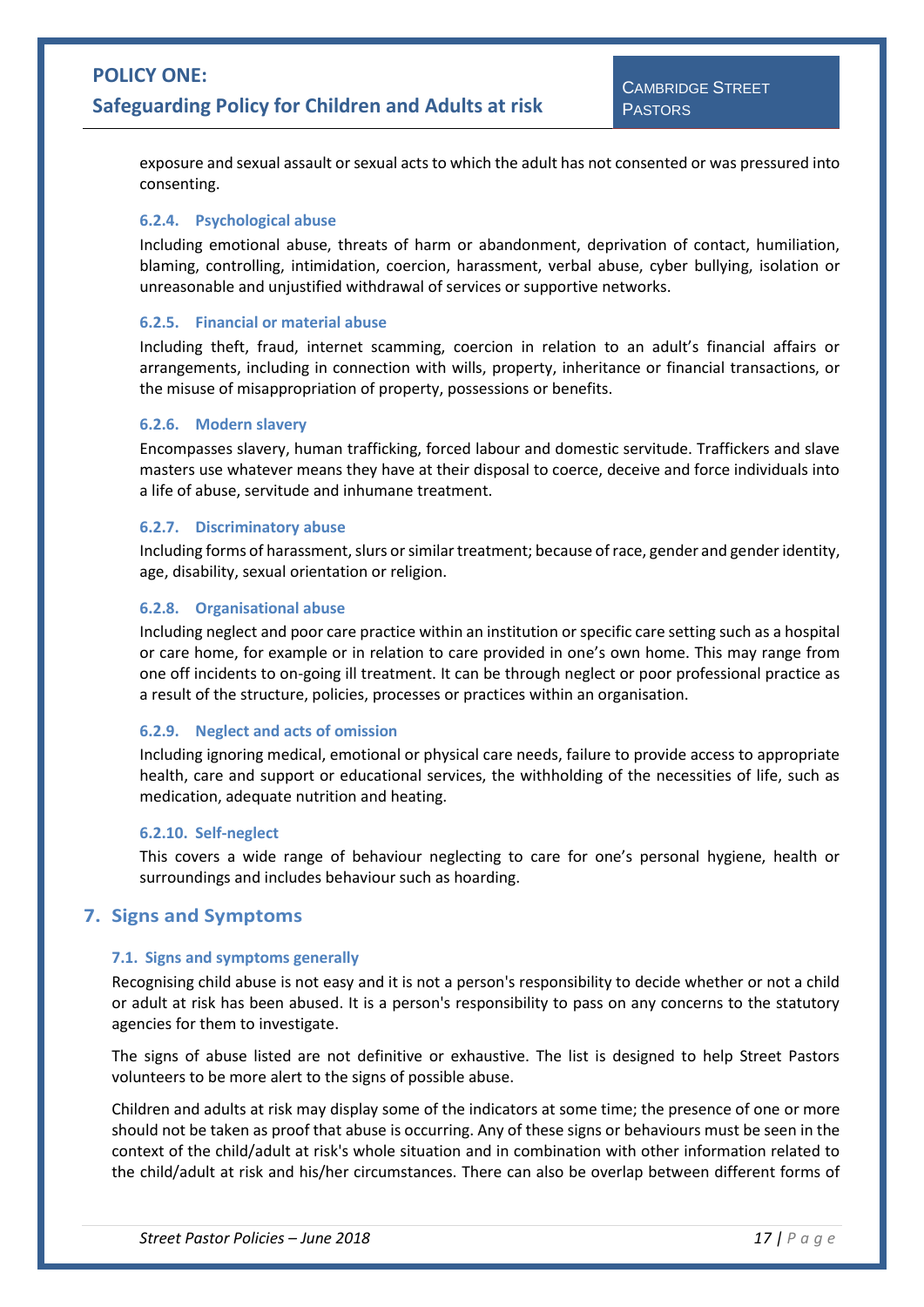abuse.

### <span id="page-17-0"></span>**7.2. Physical Abuse**

| <b>Children and young people</b>                                                                                                                                                                                                                                                                                                                                                                                                                                                                                                                                                                | <b>Adults</b>                                                                                                                                                                                                        |  |
|-------------------------------------------------------------------------------------------------------------------------------------------------------------------------------------------------------------------------------------------------------------------------------------------------------------------------------------------------------------------------------------------------------------------------------------------------------------------------------------------------------------------------------------------------------------------------------------------------|----------------------------------------------------------------------------------------------------------------------------------------------------------------------------------------------------------------------|--|
| Most children will sustain cuts and bruises throughout<br>childhood. These are likely to occur in bony parts of the<br>body like elbows, shins and knees. In most cases<br>injuries or bruising will be genuinely accidental. An<br>important indicator of physical abuse is where bruises<br>or injuries are unexplained or the explanation does not<br>fit the injury or the injury appears on parts of the body<br>where accidental injuries are unlikely e.g. on the<br>cheeks or thighs. The age of the child must also be<br>considered.                                                  | Signs of possible physical abuse include:<br>1. A history of unexplained falls, fractures,<br>bruises, burns, minor injuries<br>Signs of under or over use of medication<br>2.<br>and/or medical problems unattended |  |
| Signs of possible physical abuse include:<br>1. Unexplained injuries or burns, particularly if they<br>are recurrent, improbable excuses given to explain<br>injuries.<br>Refusal to discuss injuries.<br>2.<br>Fear of parents being approached for an<br>3.<br>explanation.<br>Untreated injuries or delays in reporting them.<br>4.<br>Excessive physical punishment to themselves.<br>5.<br>Arms and legs kept covered in hot weather.<br>6.<br>Avoidance of swimming, physical education etc.<br>7.<br>Fear of returning home.<br>8.<br>9. Aggression towards others.<br>10. Running away. |                                                                                                                                                                                                                      |  |
| When considering the possibility of non-accidental<br>injury it is important to take in to consideration that<br>injuries may have occurred for other reasons e.g. skin<br>disorders such as impetigo, rare bone diseases.                                                                                                                                                                                                                                                                                                                                                                      |                                                                                                                                                                                                                      |  |

### <span id="page-17-1"></span>**7.3. Sexual Abuse**

| <b>Children and young people</b>                       | <b>Adults</b>                   |  |
|--------------------------------------------------------|---------------------------------|--|
| A child or adult at risk who is distressed may display | Signs of possible sexual abuse: |  |
| some of the following physical, behavioural or medical | Pregnancy in a woman who is     |  |
| signs that should alert you to a problem. It is the    | unable to consent to sexual     |  |
| combination and frequency of these that may indicate   | intercourse                     |  |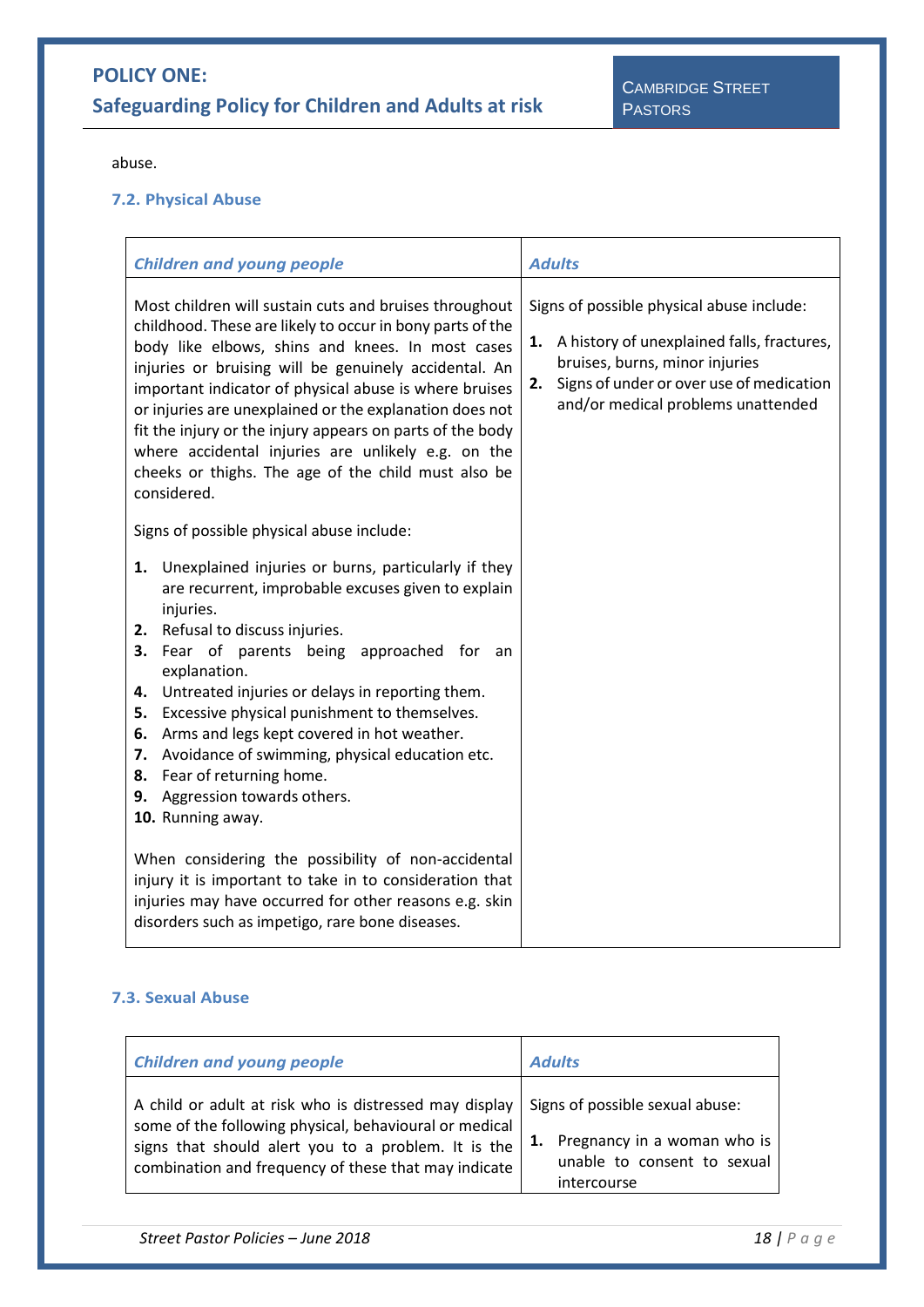# **Safeguarding Policy for Children and Adults at risk**

## CAMBRIDGE STREET **PASTORS**

|                                 | sexual abuse. Always seek advice.<br>2. Unexplained change<br>in                                                                                                                                                                                         |    |                                                                                                                                                                                                                                             |  |  |
|---------------------------------|----------------------------------------------------------------------------------------------------------------------------------------------------------------------------------------------------------------------------------------------------------|----|---------------------------------------------------------------------------------------------------------------------------------------------------------------------------------------------------------------------------------------------|--|--|
| Signs of possible sexual abuse: |                                                                                                                                                                                                                                                          |    | behaviour<br>sexually<br>or<br>implicit/explicit behaviour                                                                                                                                                                                  |  |  |
| 1.<br>2.<br>З.<br>4.<br>5.      | Behavioural<br>Lack of trust in adults or over familiarity with<br>adults<br>Fear of a particular adult<br>Social isolation - withdrawn or introversion<br>Sleep disturbance (nightmares, bed-wetting, fear<br>of sleeping alone, needing a night light) | 3. | Torn,<br>stained<br>bloody<br>or<br>underwear and/or unusual<br>difficulty in walking or sitting<br>4. Infections<br>sexually<br>or<br>transmitted diseases<br>5. Full or partial disclosure or<br>hints of sexual abuse<br>6. Self-harming |  |  |
| 6.<br>7.<br>8.                  | Running away from home<br>Girls taking over the mothering role<br>Sudden Street problems e.g. falling standards,<br>truancy                                                                                                                              |    |                                                                                                                                                                                                                                             |  |  |
| 9.                              | Reluctance or refusal to participate in physical<br>activity or to change clothes for games<br>10. Low self-esteem                                                                                                                                       |    |                                                                                                                                                                                                                                             |  |  |
| 12.                             | 11. Drug, alcohol or solvent abuse<br>Display of sexual knowledge beyond child's age<br>e.g. French kissing                                                                                                                                              |    |                                                                                                                                                                                                                                             |  |  |
|                                 | 13. Unusual interest in the genitals of adults, children<br>or animals<br>14. Fear of bathrooms, showers, closed doors                                                                                                                                   |    |                                                                                                                                                                                                                                             |  |  |
|                                 | 15. Abnormal sexual drawings<br>16. Fear of medical examinations<br>17. Developmental regression                                                                                                                                                         |    |                                                                                                                                                                                                                                             |  |  |
|                                 | 18. Over sexualised behaviour<br>19. Compulsive masturbation<br>20. Stealing                                                                                                                                                                             |    |                                                                                                                                                                                                                                             |  |  |
| 22.                             | 21. Irrational fears<br>Psychosomatic factors e.g. recurrent abdominal<br>or headache pain                                                                                                                                                               |    |                                                                                                                                                                                                                                             |  |  |
| 25.<br>26.                      | 23. Sexual promiscuity<br>24. Eating disorders<br>Sleeping problems, nightmares, fear of the dark<br>Bruises, scratches, bite marks to the thighs or                                                                                                     |    |                                                                                                                                                                                                                                             |  |  |
| 28.<br>29.                      | genital areas<br>27. Anxiety, depression<br>Eating disorder e.g. anorexia nervosa or bulimia<br>Pregnancy -particularly when reluctant to name                                                                                                           |    |                                                                                                                                                                                                                                             |  |  |
| 30.                             | the father<br>Itchiness, soreness, discharge,<br>unexplained<br>bleeding, pain on passing urine, recurring urinary<br>tract problem, vaginal infections or genital                                                                                       |    |                                                                                                                                                                                                                                             |  |  |
| 32.                             | damage<br>31. Sexually transmitted infections<br>Soiling or wetting in children who have been<br>trained                                                                                                                                                 |    |                                                                                                                                                                                                                                             |  |  |
|                                 | 33. Self-mutilation, suicide attempts                                                                                                                                                                                                                    |    |                                                                                                                                                                                                                                             |  |  |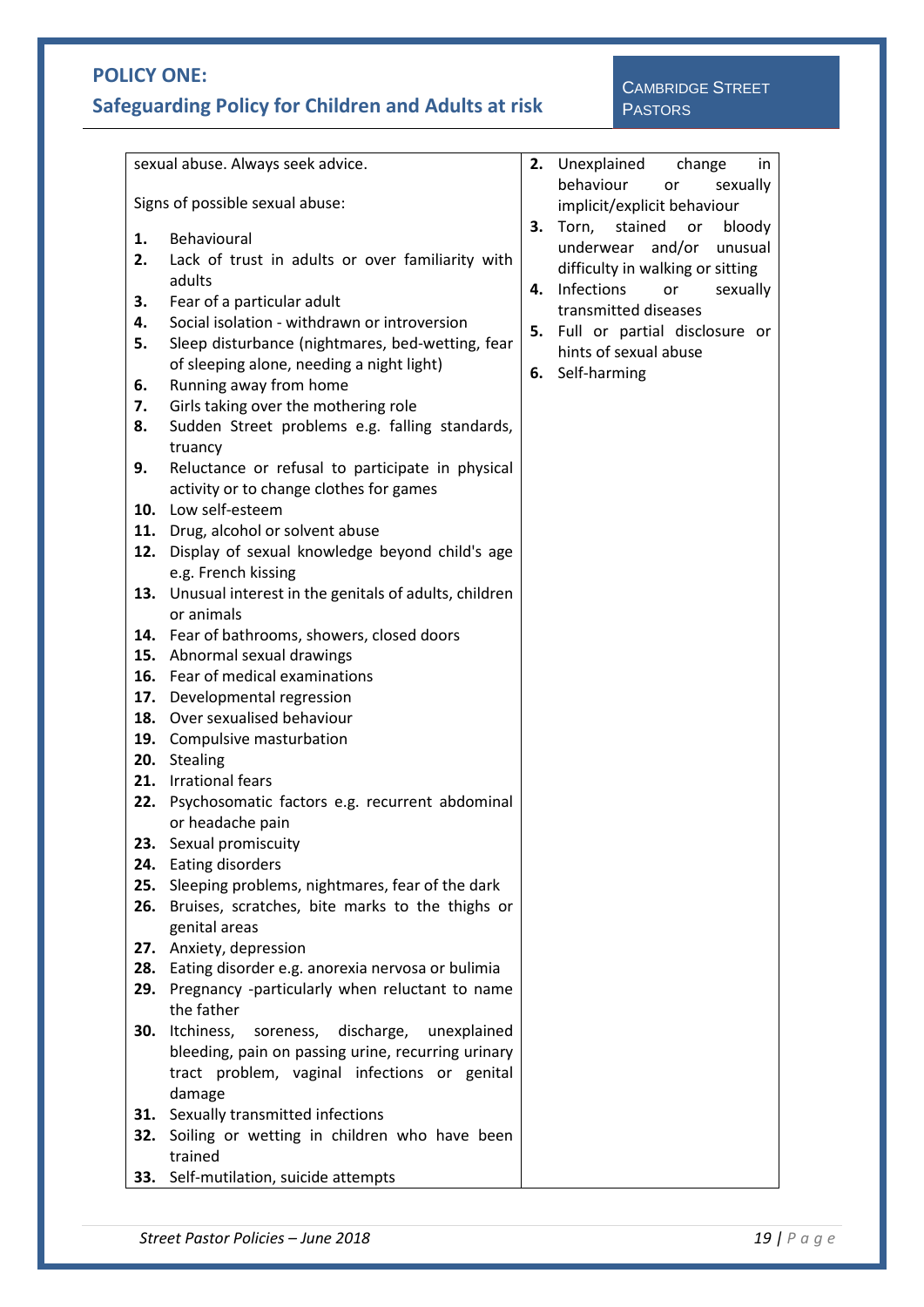**Safeguarding Policy for Children and Adults at risk**

### <span id="page-19-0"></span>**7.4. Emotional Abuse**

| <b>Children and young people</b>                                                                                                                                                                                                                                                                                                                               | Adults at risk, adults at risk                                                                                                                                                                                                                                                                                           |  |  |
|----------------------------------------------------------------------------------------------------------------------------------------------------------------------------------------------------------------------------------------------------------------------------------------------------------------------------------------------------------------|--------------------------------------------------------------------------------------------------------------------------------------------------------------------------------------------------------------------------------------------------------------------------------------------------------------------------|--|--|
| Signs of possible emotional abuse:<br>Low self esteem<br>1.<br>Continual self-depreciation<br>2.<br>Sudden speech disorder<br>3.<br>Significant decline in concentration<br>4.<br>Immaturity<br>5.<br>'Neurotic' behaviour e.g. rocking<br>6.<br>Self-mutilation<br>7.<br>8. Compulsive stealing<br>9. Extremes of passivity or aggression<br>10. Running away | Signs of possible emotional abuse:<br>Psychological<br>1. Alteration in psychological state e.g.<br>withdrawn, agitated, anxious, tearful<br>Intimidated or subdued in the<br>2.<br>presence of the carer<br>3. Fearful, flinching or frightened of<br>making choices or expressing wishes<br>Unexplained paranoia<br>4. |  |  |
| 11. Indiscriminate friendliness                                                                                                                                                                                                                                                                                                                                | <b>Financial or Material</b>                                                                                                                                                                                                                                                                                             |  |  |
|                                                                                                                                                                                                                                                                                                                                                                | Disparity between assets and living<br>1.<br>conditions<br>from<br>2. Unexplained withdrawals<br>of<br>accounts or<br>disappearance<br>financial documents                                                                                                                                                               |  |  |
|                                                                                                                                                                                                                                                                                                                                                                | 3. Sudden inability to pay bills<br>4. Carers or professionals fail to account<br>for expenses incurred on a person's<br>behalf<br>5. Recent changes of deeds or title to<br>property                                                                                                                                    |  |  |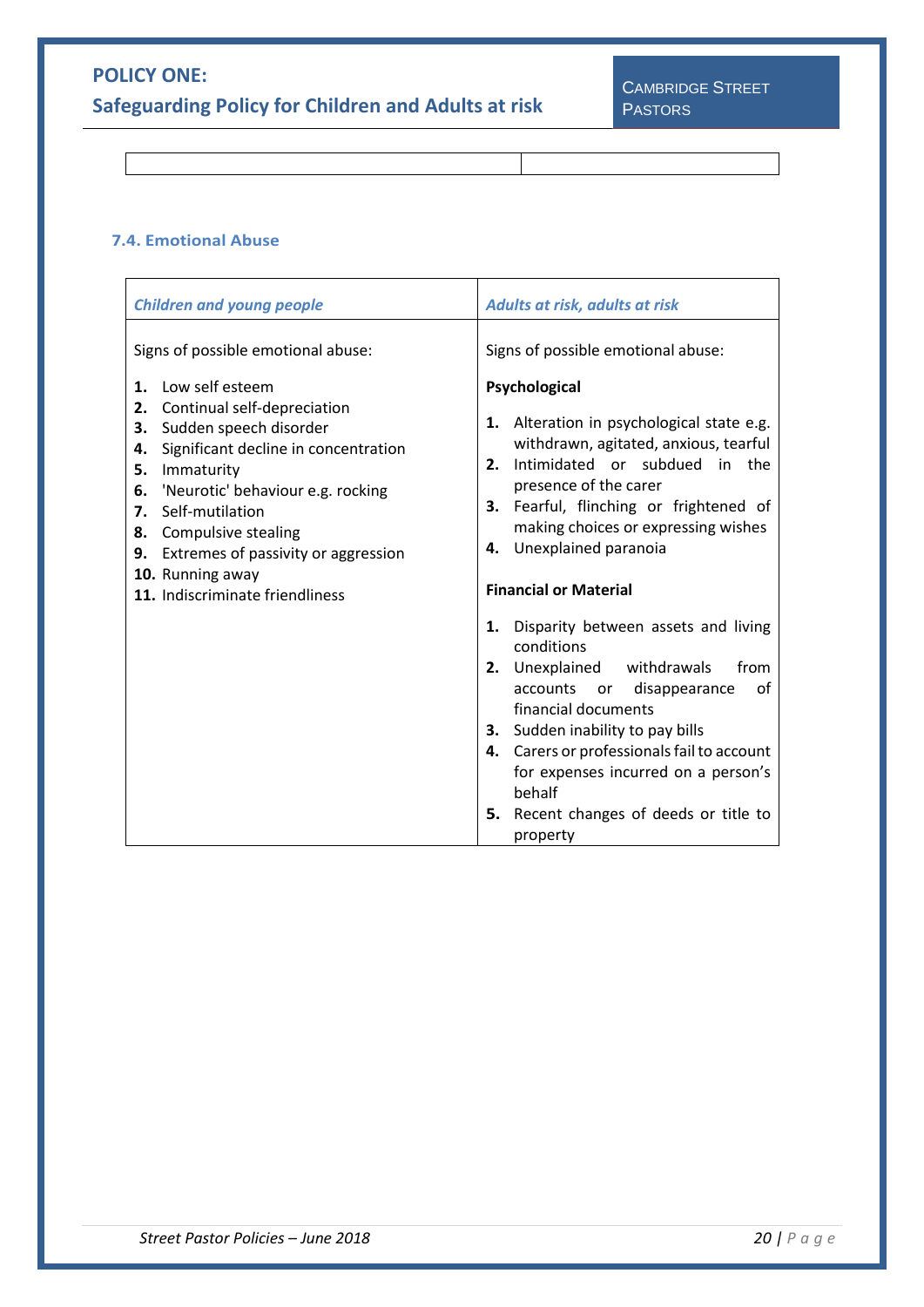Neglect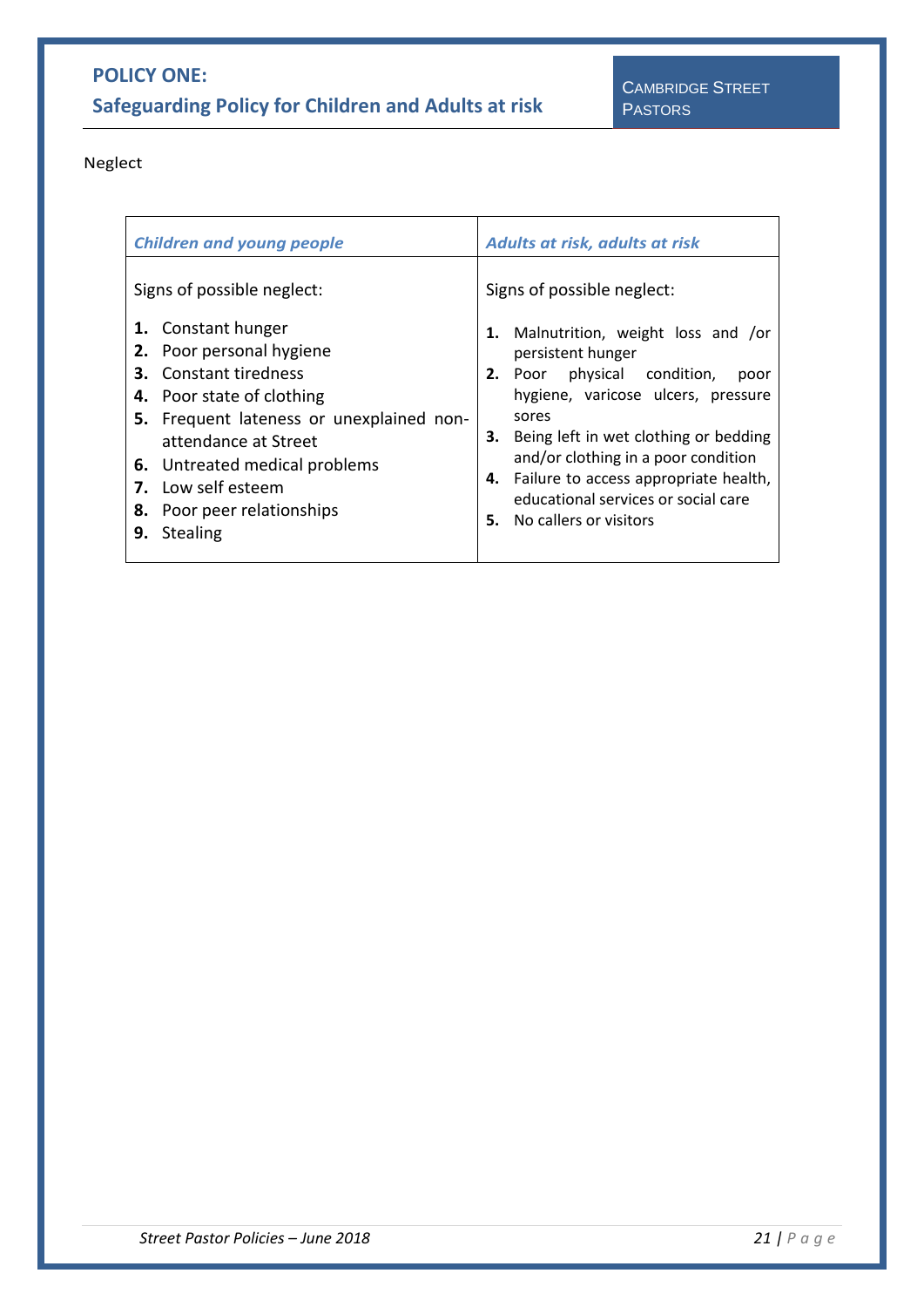### <span id="page-21-0"></span>**8. Disclosure and Barring Service Requirements**

**Note**: the following documents need to be agreed by the Street Pastor Charity Trustees in order to use the Disclosure and Barring Service ("DBS").

#### <span id="page-21-1"></span>**8.1. Model Equal Opportunities Statement**

Please see Cambridge Street Pastors Equal Opportunities Policy.

#### <span id="page-21-2"></span>**8.2. Handling of Disclosure Information**

(This relates to organisations using the Disclosure and Barring Service)

#### **1. Storage and Access**

Disclosure information must never be kept on an applicant's personal file. It must be stored separately in a secure, lockable, non-portable cabinet, with access strictly controlled and limited to those who are entitled to see it as part of their duties.

#### **2. Handling**

In accordance with Section 124 of the Police Act 1997, Disclosure information is only passed to those who are authorised to receive it in the course of their duties. A record should be kept of all those to whom Disclosures or Disclosure information has been revealed and it is a criminal offence to pass this information to anyone who is not entitled to receive it.

#### **3. Usage**

Disclosure information must only be used for the specific purpose for which it was requested and for which the applicant's full consent has been given.

#### **4. Retention**

Once a recruitment (or other relevant) decision has been made, Disclosure information should not be kept for any longer than is absolutely necessary. This is generally for a period of up to six months, to allow for the consideration and resolution of any disputes or complaints. If, in very exceptional circumstances, it is considered necessary to keep Disclosure information for longer than six months, consultation should be made with the registered/umbrella body and/or the DBS/SCRO/AccessNI. Advice can then be given to the Data Safeguarding and Human Rights of the individual. The above conditions regarding safe storage and strictly controlled access would still apply in these circumstances.

#### **5. Disposal**

Once the retention period has lapsed, Disclosure information must be suitably destroyed by secure means, i.e. shredding, pulping or burning. Whilst awaiting destruction, Disclosure information must not be kept in any insecure receptacle (e.g. waste bin or confidential waste sack). No copies of the Disclosure information may be kept, in any form. However, a record can be kept of the date of the issue of a disclosure, the name of the subject, the type of disclosure requested, the position for which the disclosure was requested, the unique reference number of the disclosure and the details of the recruitment decision taken.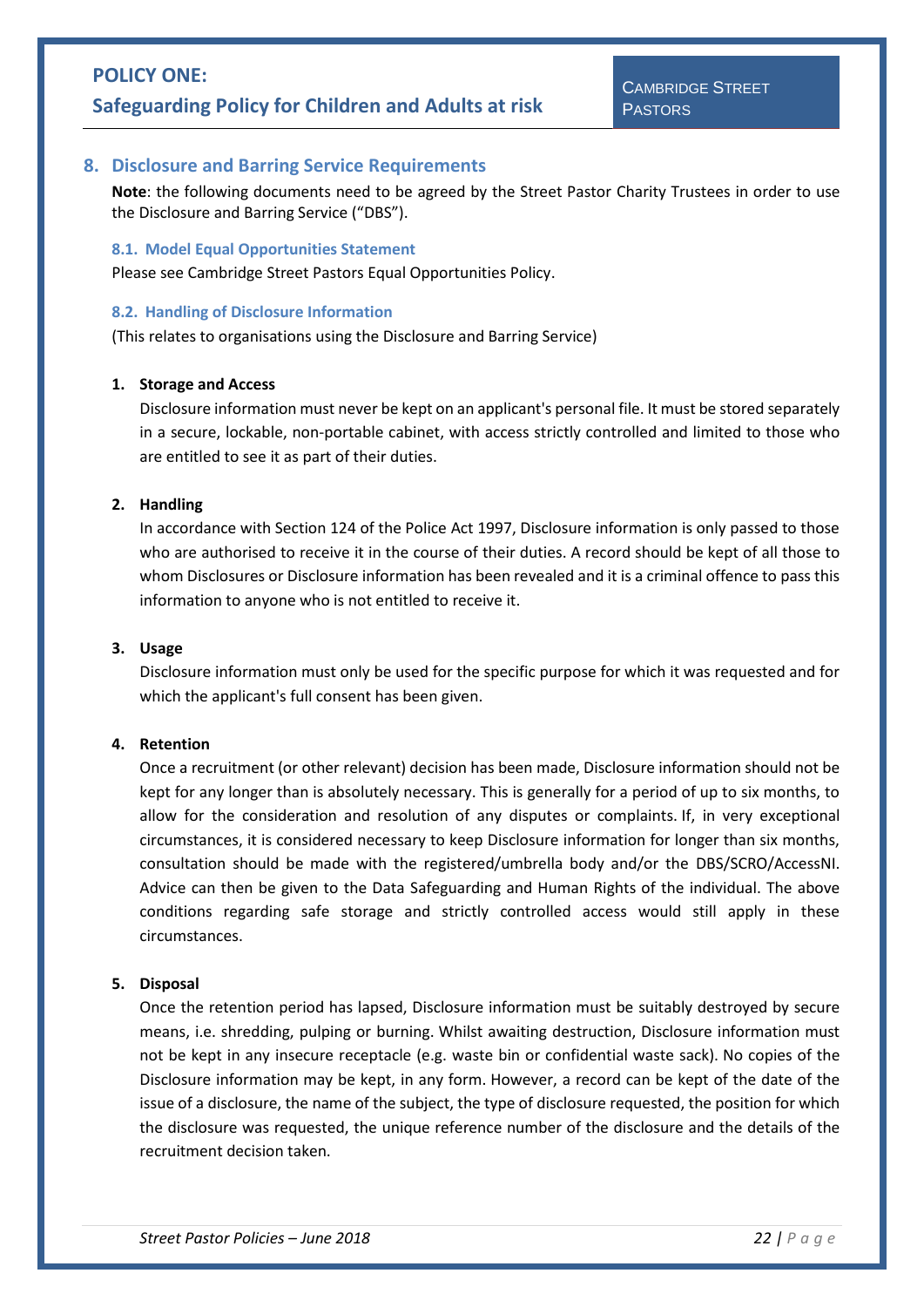<span id="page-22-0"></span>**9. Local Safeguarding Check-Sheet**

# **Cambridge Street Pastors**

# **Detailed Safeguarding Procedures in the event of an allegation made against a Street Pastor**

1. Under no circumstances should a Street Pastor volunteer carry out their own investigation into an allegation or suspicion of abuse. Follow the procedures as set out below:

2. The person in receipt of allegations or suspicions of abuse should report concerns as soon as possible to the Senior Street Pastor who should report these concerns to Mark Strivens, the Coordinator, who is the Child and Vulnerable Adult Designated Officer CVADO. They have been nominated by Cambridge Street Pastors to act on their behalf in dealing with the allegation or suspicion of neglect or abuse, including referring the matter on to the statutory authorities.

Mark Strivens (Director) tel no: 07769 586 355

3. In the absence of the Child and Vulnerable Adult Designated Officer or, if the suspicions in any way involve the CVADO, then the report should be made to his deputy

Irena Spence (Trustee) tel no: 07805 486041

The role of the CVADO or his/her deputy is to collate and clarify the precise details of the allegation or suspicion and pass this information on to statutory agencies who have a legal duty to investigate.

- 4. If the suspicions implicate both the CVADO and his deputy, then the report should be made in the first instance to the CEO and Operations Manager of Ascension Trust on 0208 330 2809. If both are unavailable, the report should be made to the Ascension Trust Legal and Policy Adviser again on 0208 330 2809.
- 5. Advice can also be sought from the Churches Child Protection Advisory Service 0303 003 11 11 (office hours, weekdays, unless there is an emergency or urgent matter that will not wait until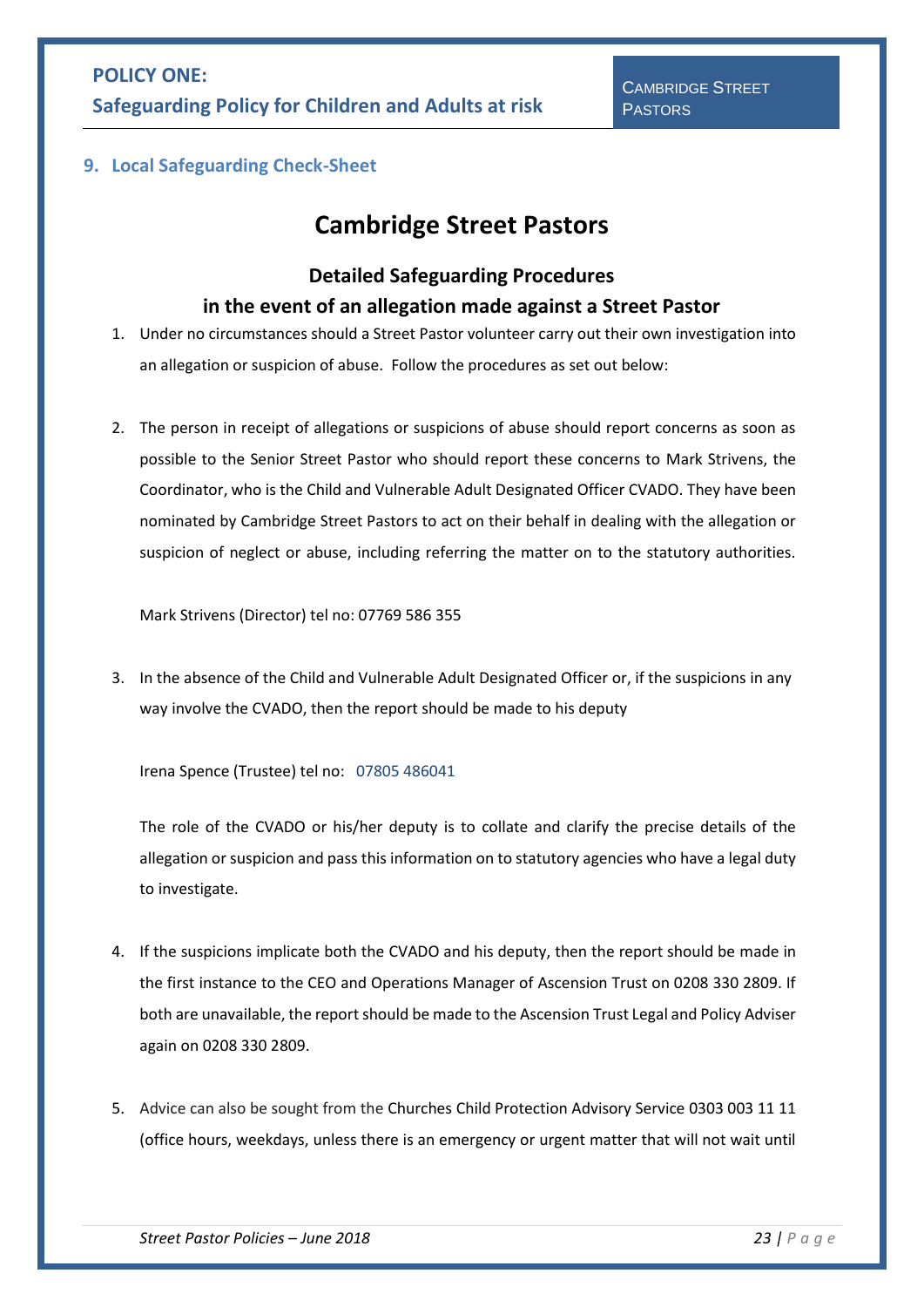# **Safeguarding Policy for Children and Adults at risk**

the next working day). CCPAS is well positioned to guide you as to whether to proceed to contact Social Care or the police.

6. Where the concern is about a child the CVADO should contact Children's Social Care. Cambridgeshire Social Care (children)'s telephone number (office hours) is 03245 0455203. The out of hours' emergency number is 01733 234724 [\(MASH.C&F@cambridgeshire.gcsx.gov.uk\)](mailto:MASH.C&F@cambridgeshire.gcsx.gov.uk)

**If you think the child is in immediate danger, call 999 and ask for the Police.**

- 7. Where the concern relates to an adult in need of safeguarding contact Cambridgeshire County Council Customer Services:
	- Office hours: 0345 045 5202 (8:00am 6:00pm Monday-Friday, 9:00am 1:00pm Saturday)
	- Email: [referral.centre-adults@cambridgeshire.gov.uk.](mailto:referral.centre-adults@cambridgeshire.gov.uk)
	- Out of hours' emergency: 01733 234724
- 8. Suspicions must not be discussed with anyone other than those nominated above. A written record of the concerns should be made in accordance with these procedures and kept in a secure place.
- 9. Whilst allegations or suspicions of abuse will normally be reported to the Child and Vulnerable Adult Designated Officer or his/her deputy, the absence of these persons should not delay taking advice from the CCPAS on 0845 120 4550 and if necessary, referral to Social Care and the Police
- 10. Street Pastors will support the CVADO in their role, and accept that any information they may have in their possession will be shared in a strictly limited way on a need to know basis.
- 11. It is, of course, the right of any individual as a citizen to make a direct referral to the safeguarding agencies or seek advice from CCPAS. However, we hope that all those involved with the Street Pastors movement will use the procedure mentioned above. If, however, the individual with the concern feels that the CVADO has not responded appropriately, or where they have a disagreement with the CVADO as to the appropriateness of a referral they are free to contact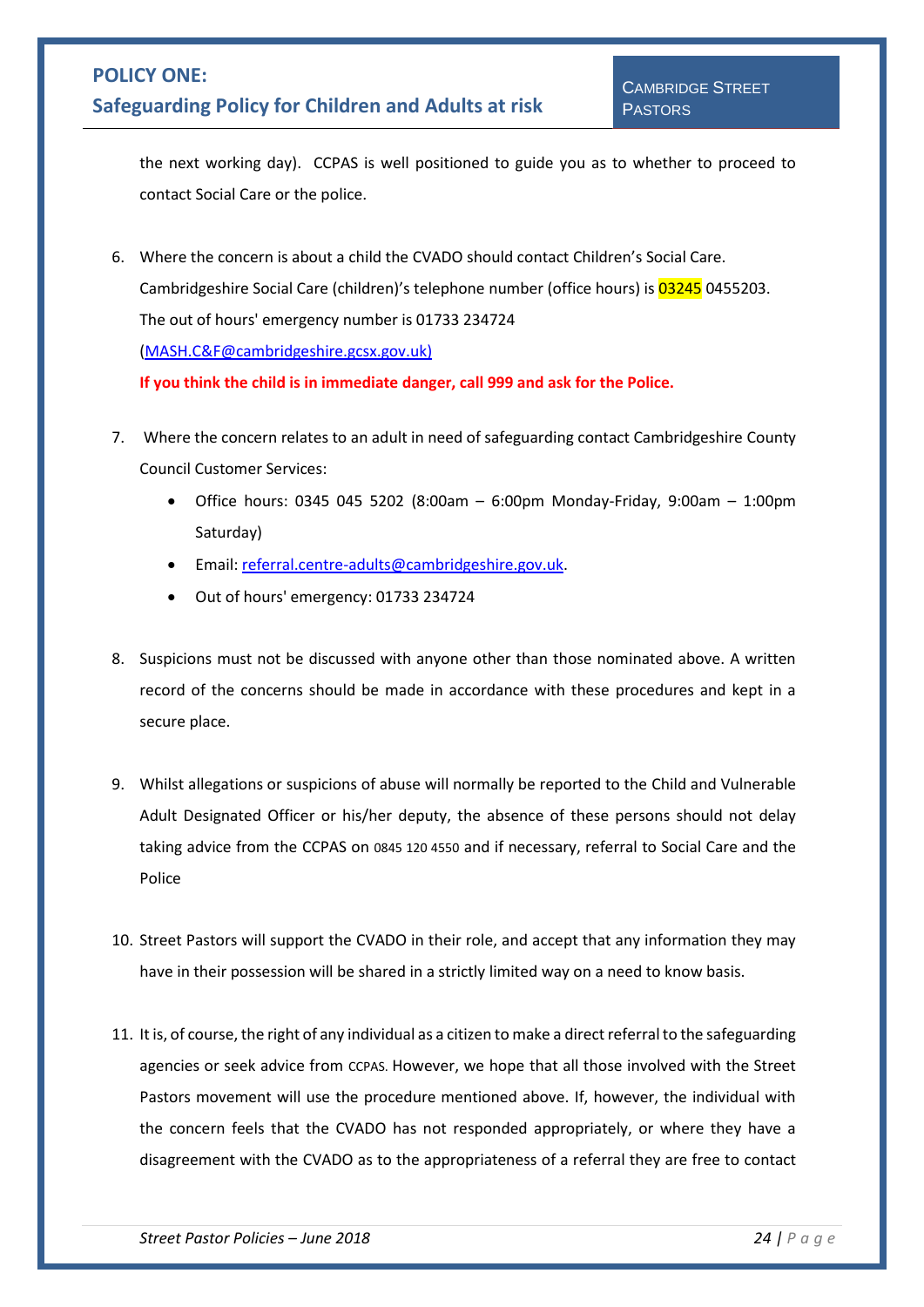an outside agency direct. We hope by making this statement that Street Pastors demonstrates its commitment to effective safeguarding and the safeguarding of all those who are vulnerable.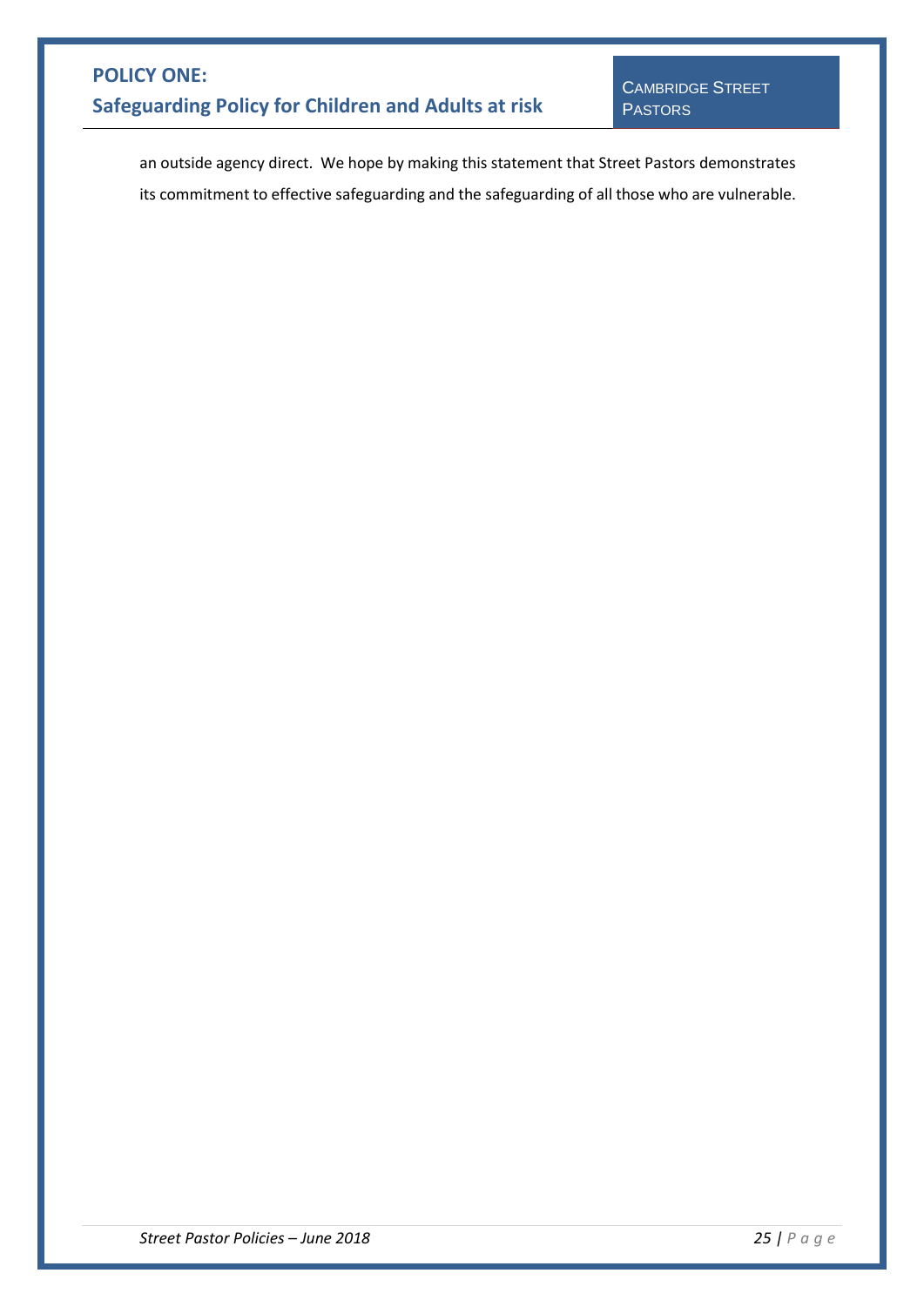#### <span id="page-25-0"></span>**10.Street Pastors Disclosure Report**

This report must be completed where volunteers are concerned about an incident involving a child or adult at risk. This form must be completed as soon as possible after the incident that causes concern in conjunction with the Child and Vulnerable Adult Designated Officer.

**Note**: Confidentiality must be maintained at all times. Information must only be shared on a need to know basis i.e. only if it will protect the child. Do not discuss this incident with anyone other than those who need to know. This form can be found in the Trustee and Coordinator Pack.

#### Details of person making report:

| Name:                     |
|---------------------------|
| Position:                 |
| Contact telephone number: |

### *Details of Child/Adult at risk*

Name:

Date of Birth:

Address:

Contact telephone number:

Names and address of parents/guardian/carers:

*Note: If you are reporting concerns on behalf of someone else, please provide details of that* 

*person.*

Name:

Position:

Address:

Contact telephone number: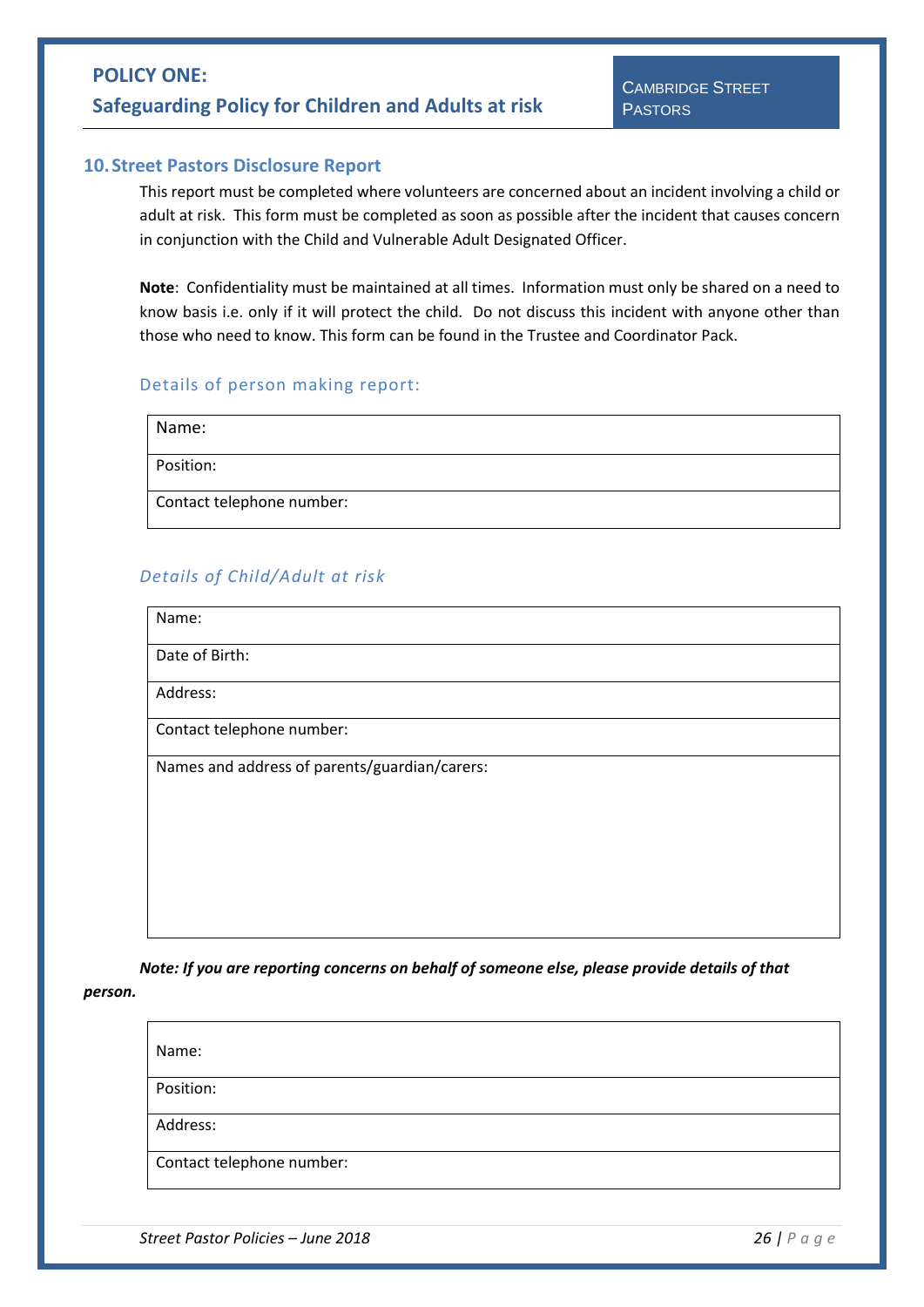Date this person advised you of their concerns/incident:

### *Details of the incident/concerns*

| returns of the incruently concerns                                                                                                                       |
|----------------------------------------------------------------------------------------------------------------------------------------------------------|
| Date of incident/concern arose:                                                                                                                          |
| Time                                                                                                                                                     |
| Place                                                                                                                                                    |
| Names and addresses of other people who may have information about the concerns/incident                                                                 |
| Describe in detail what happened:                                                                                                                        |
|                                                                                                                                                          |
| Describe in detail visible injuries/bruises and concerning behaviour of the child/adult at risk, if<br>any (use diagrams if this helps you to describe): |
|                                                                                                                                                          |
| Was the child/adult at risk asked about the incident: YES/NO                                                                                             |
| If yes, record exactly what the child said in their own words and any questions asked if the<br>situation needed clarification:                          |

*Street Pastor Policies – June 2018 27 | P a g e*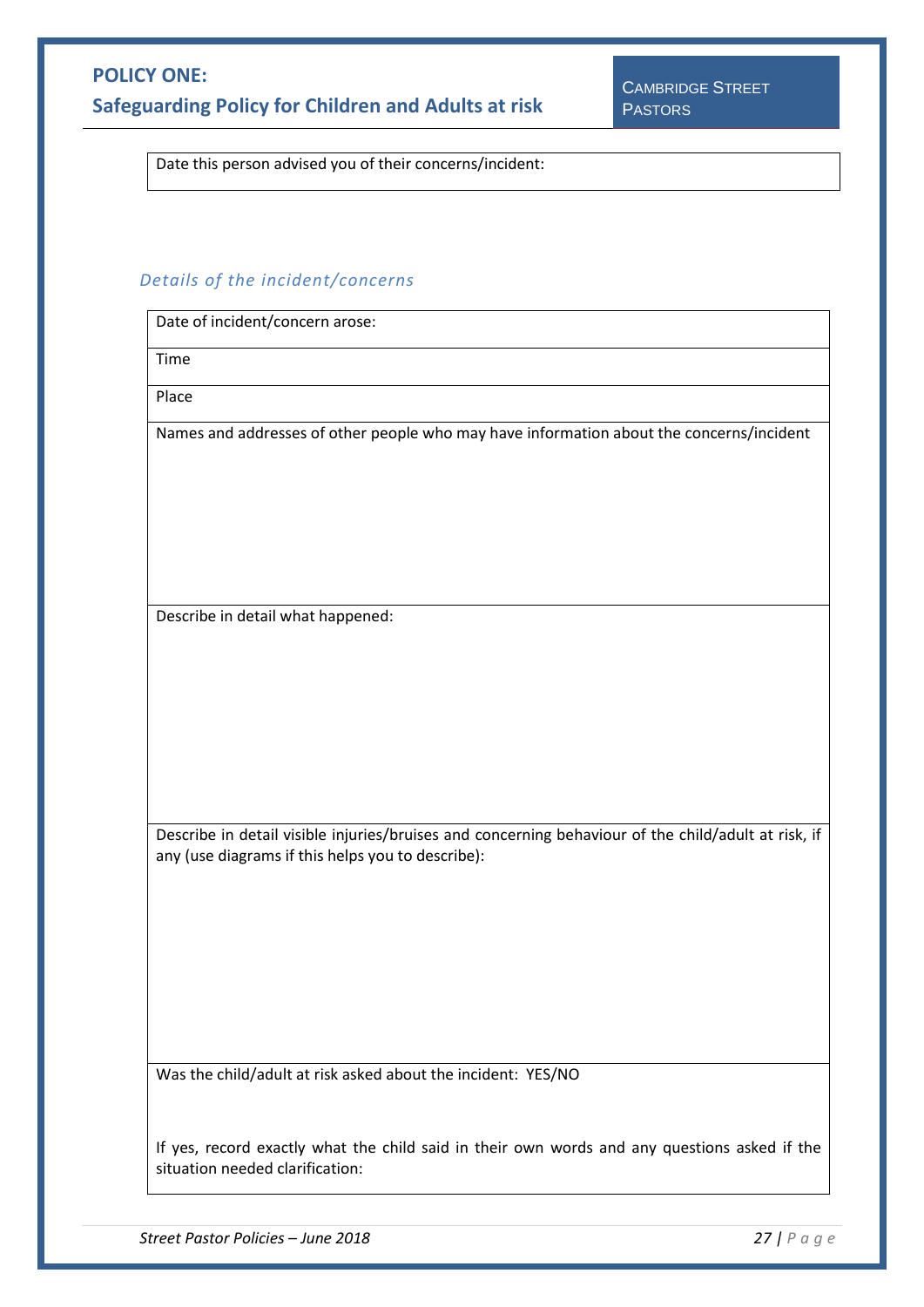### *Details of action taken*

Detail what action, if any, has been taken following receipt of this information:

#### *Other Information*

Record any other information you have about this matter (it is important that all information is passed on even that which you think is not important or helpful).

| Signature: |  |
|------------|--|
| Name:      |  |
| Position:  |  |
| Date:      |  |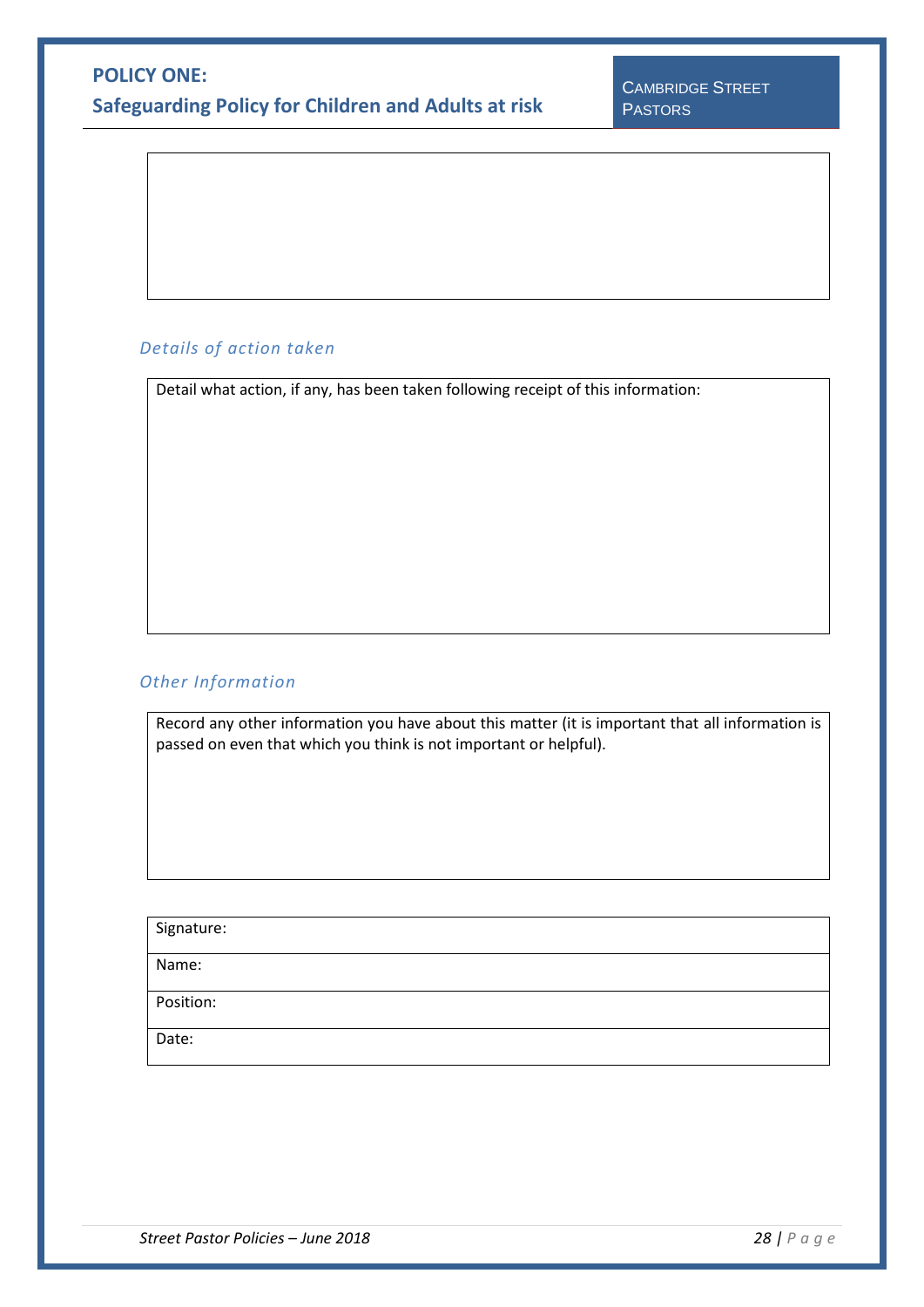### <span id="page-28-1"></span><span id="page-28-0"></span>**11.Street Pastors Safe Recruitment Policy**

#### **11.1. Recruitment and Employment**

All reasonable steps must be taken to ensure unsuitable people are prevented from working with children and adults at risk. For all positions that require regular contact with children or adults at risk the following recruitment procedures must be completed.

From an initial inquiry and application an individual will undergo the Street Pastor safe recruitment process which will include an interview and references. Those deemed suitable at that stage will be offered a position on the proviso that they have a satisfactory criminal records disclosure, that they are not barred from working with children or adults at risk and that no other reason is presented to suggest they are unsuitable.

#### <span id="page-28-2"></span>**11.2. Initial Inquiry Information**

Where an individual enquires about being a Street Pastor and for all other positions involving regular contact with children or adults at risk an applicant will be sent:

- 1. Street Pastors person specification and expectations
- 2. An application form
- 3. Two reference forms
- 4. A Confidential Self Declaration Form
- 5. A Street Pastors Volunteer's Agreement

#### <span id="page-28-3"></span>**11.3. Application and Confidential Self Declaration Form**

All applicants will be asked to complete an application and Confidential Self Declaration form. The application form should include the name, address and telephone number(s) of the applicant along with qualifications and experience, employment history and contact details of named referees. The purpose of the application form is to provide a good source of information about his/her previous experience and reasons for wanting to become a Street Pastor.

The purpose of the Confidential Self Declaration form is to collect information about an individual's criminal history that may be relevant to the position e.g. criminal records or investigations. Using a Confidential Self Declaration form will save time in the recruitment process where someone is clearly unsuitable, enable discussion to take place in more borderline situations and is also useful to match the information given by the applicant with the returned disclosure document. This can act as a measure of the honesty and openness of the applicant, as it may be a factor to be taken into account in coming to a recruitment decision.

Where a post involves substantial contact with children and adults at risk, it is exempt from the Rehabilitation of Offenders Act 1974 and other similar legislation. When a criminal records check is carried out on someone applying for such work, details of cautions, reprimands or final warnings and formal convictions will be on the certificate sent to Street Pastors by the relevant disclosure service (DBS etc.). Where such offences may be 'spent' for other purposes and therefore would not need to be declared they remain 'unspent' where working with children and adults at risk. All applicants for Street Pastors should therefore complete a Self-Declaration Form detailing any cautions, reprimands, final warnings and convictions. The form should be signed and then returned in a separate, sealed envelope to the Coordinator or any other person on the Street Pastors Charity Trustees responsible for recruitment.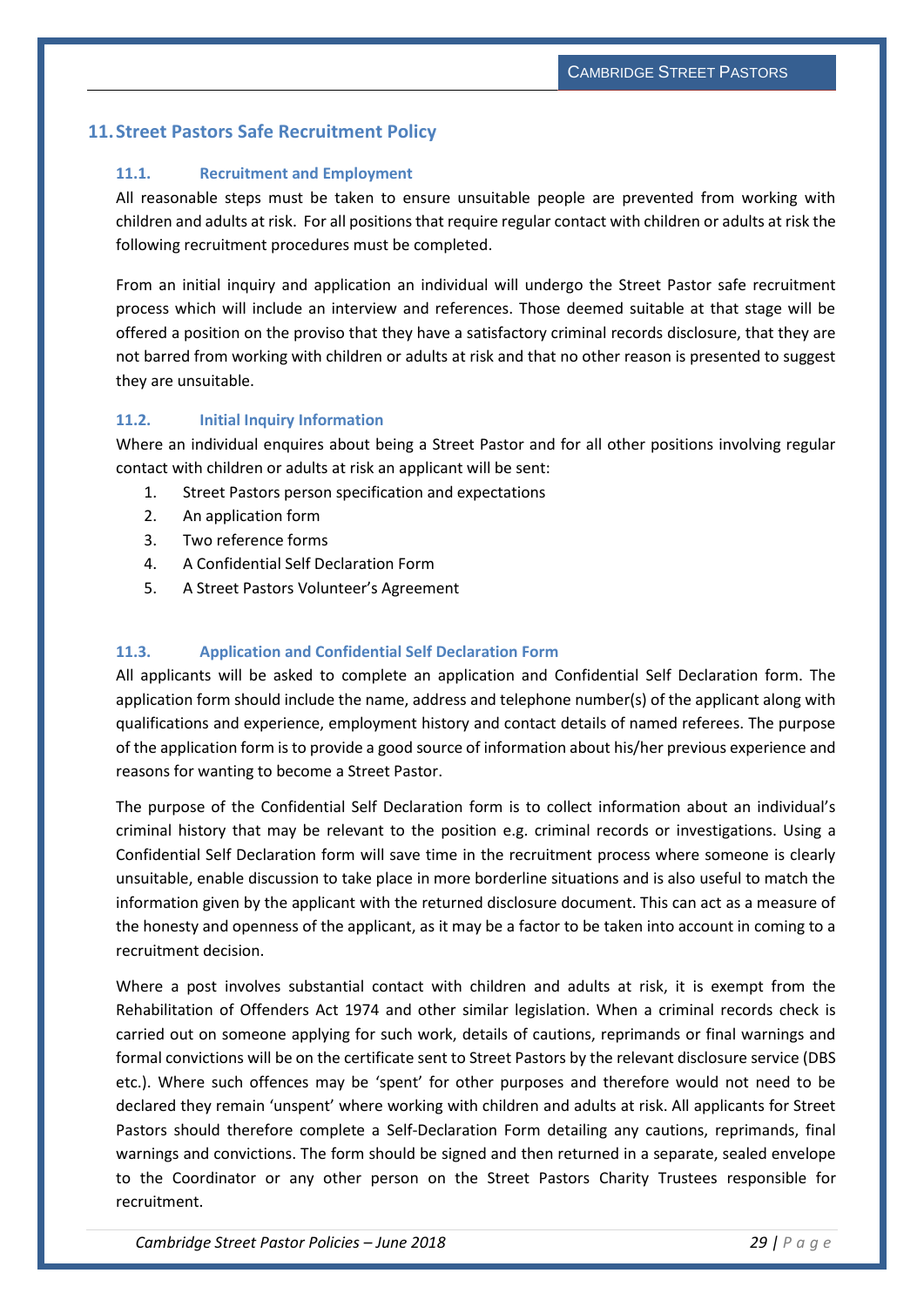#### <span id="page-29-0"></span>**11.4. Interviews**

All applicants **must** be interviewed. Street Pastors will ensure that general principles of good practice in asking questions at interview are followed and that all questions will be relevant to the position, open, fair, appropriate and legitimate.

#### <span id="page-29-1"></span>**11.5. References**

References **must** be sought from the Leader of the applicant's Church as well as a referee of choice. The Street Pastors Charity Trustees also reserve the right to seek any further references they may wish to.

#### <span id="page-29-2"></span>**11.6. Offer of Position**

After interview; and having reviewed references, those who are successful should be offered the position. Once appointed, the individual can undertake training and complete a criminal records (DBS) check. The training programme, which should be completed within 18 months, includes sessionsrelevant to Safeguarding.

#### <span id="page-29-3"></span>**11.7. Checks**

Criminal records disclosures should only be undertaken on those appointed to a position, though on the proviso that the disclosure undertaken doesn't reveal information that would make a person unsuitable.

A criminal record disclosure **must** be undertaken on all those appointed as Street Pastors; every person appointed as a Street Pastor **must** be asked to complete and submit an online DBS check, with the results returned to the Street Pastors Director and the applicant.

More information is available from: [http://www.homeoffice.gov.uk/agencies-public-bodies/dbs/dbs](http://www.homeoffice.gov.uk/agencies-public-bodies/dbs/dbs-checks-organisations1/)[checks-organisations1/](http://www.homeoffice.gov.uk/agencies-public-bodies/dbs/dbs-checks-organisations1/)

#### <span id="page-29-4"></span>**11.8. Use of Umbrella Bodies for Criminal Record Disclosures**

Cambridge Street Pastors currently uses CCPAS (will become 'Thirtyone:eight') for criminal record disclosures. CAS can offer advice on blemished disclosures.

Contact details as follows:

CCPAS, PO Box 133, Swanley, Kent, BR8 7UQ

Tel: 0303 003 11 11 Email: info@ccpas.co.uk

#### <span id="page-29-5"></span>**11.9. DBS Code of Practice**

Please note: Street Pastor Charities must agree to and abide by the DBS Code of Practice, copies available at:

[http://www.homeoffice.gov.uk/publications/agencies-public-bodies/dbs/dbs-checking-service](http://www.homeoffice.gov.uk/publications/agencies-public-bodies/dbs/dbs-checking-service-guidance/cop)[guidance/cop](http://www.homeoffice.gov.uk/publications/agencies-public-bodies/dbs/dbs-checking-service-guidance/cop) 

#### **11.10. Supervision**

Street Pastors are supervised and supported on patrol by the Senior Street Pastor who will report any concerns about individuals to the Director. If Street Pastors have concerns about any Senior, they can report these to the Director. Any such concerns will be investigated.